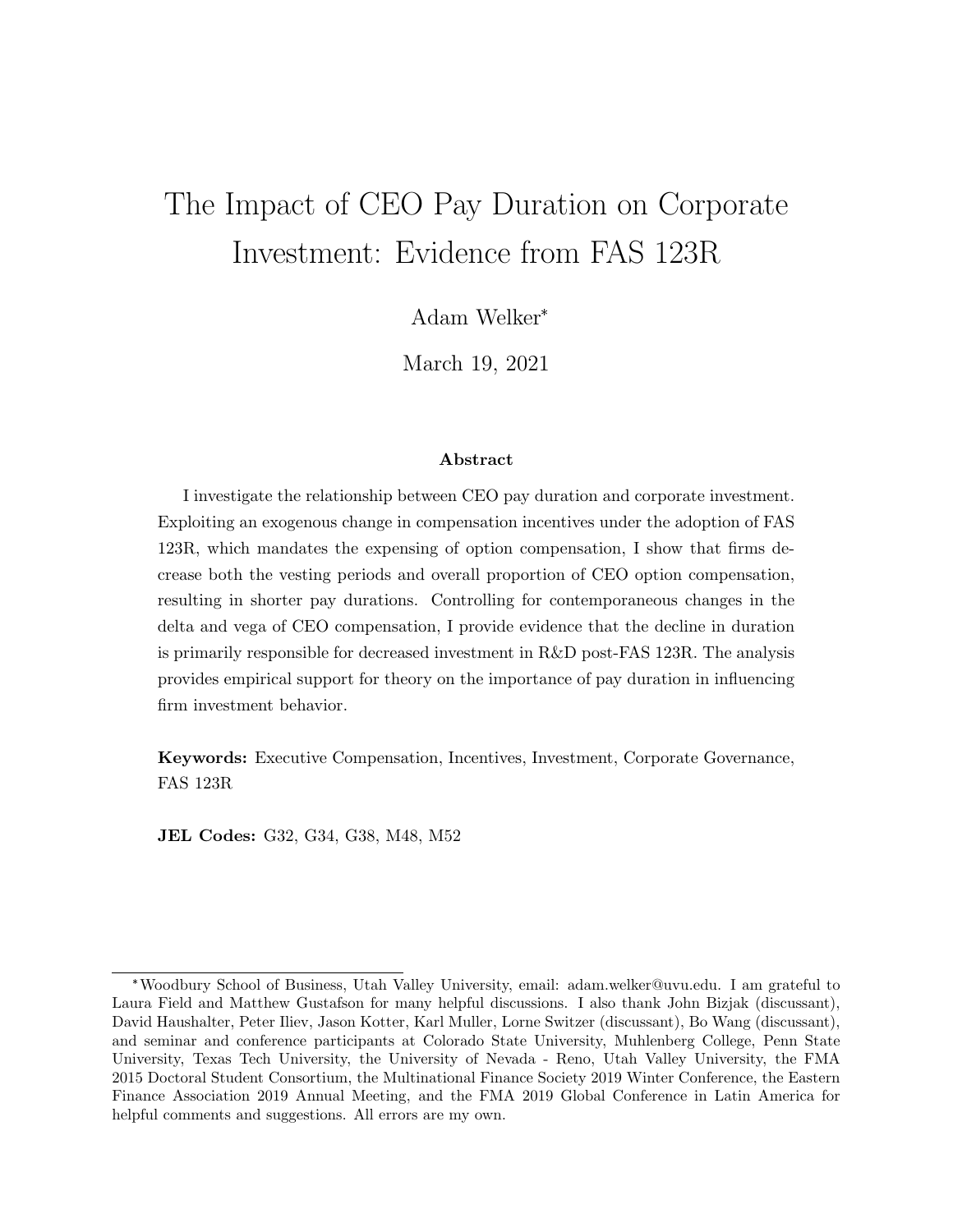# 1 Introduction

Executive compensation is an important means of aligning manager behavior with shareholder interests (Holmstrom, 1979; Jensen, 1986). Recent theoretical literature argues that the duration of executive compensation is particularly important in mitigating managerial short-termism and motivating managers to maximize long-term shareholder value (Gopalan, Milbourn, Song, and Thakor, 2014; Manso, 2011). The theory argues, intuitively, that a manager will be more motivated to maximize the long-term performance of the firm when the value of his own compensation is correspondingly tied to long-term performance. While the theory is straightforward, establishing an empirical relationship between duration and real activity poses two challenges: accurate measurement of CEO pay duration and establishment of causality. In this paper, I address both of these obstacles by exploiting a change in the accounting treatment of option compensation under accounting regulation FAS 123R to provide empirical evidence in support of a causal relationship between CEO pay duration and real investment decisions.

Effective beginning in 2005, accounting regulation FAS 123R requires firms to expense options awarded to employees, introducing an accounting cost associated with option com-pensation.<sup>[1](#page-1-0)</sup> Importantly, the rule change has no bearing on either a firm's investment opportunities or the economic motivations for awarding options as a means of providing managerial incentives. For these reasons, the adoption of FAS 123R provides an ideal setting in which to investigate the impact of a change in compensation incentives on firm outcomes since it imposes an exogenous shock to option compensation and the managerial incentives embedded therein. Indeed, several studies have used this setting to examine the impact of changes

<span id="page-1-0"></span><sup>1</sup>Specifically, FAS 123R requires firms to expense the fair value of options awarded as compensation, which is virtually always positive, whereas firms were previously allowed to expense only the intrinsic value, which is usually zero. The intrinsic value of an option, which is equal to the current stock price minus the strike price, usually has a zero value at the grant date since firms almost always issue employee stock options at the money. The market value of an option granted at the money, however, is almost always positive as there is virtually always a non-zero probability that the option will be in the money at some point prior to expiration. Accordingly, FAS 123R introduced an accounting cost related to the awarding of employee stock options.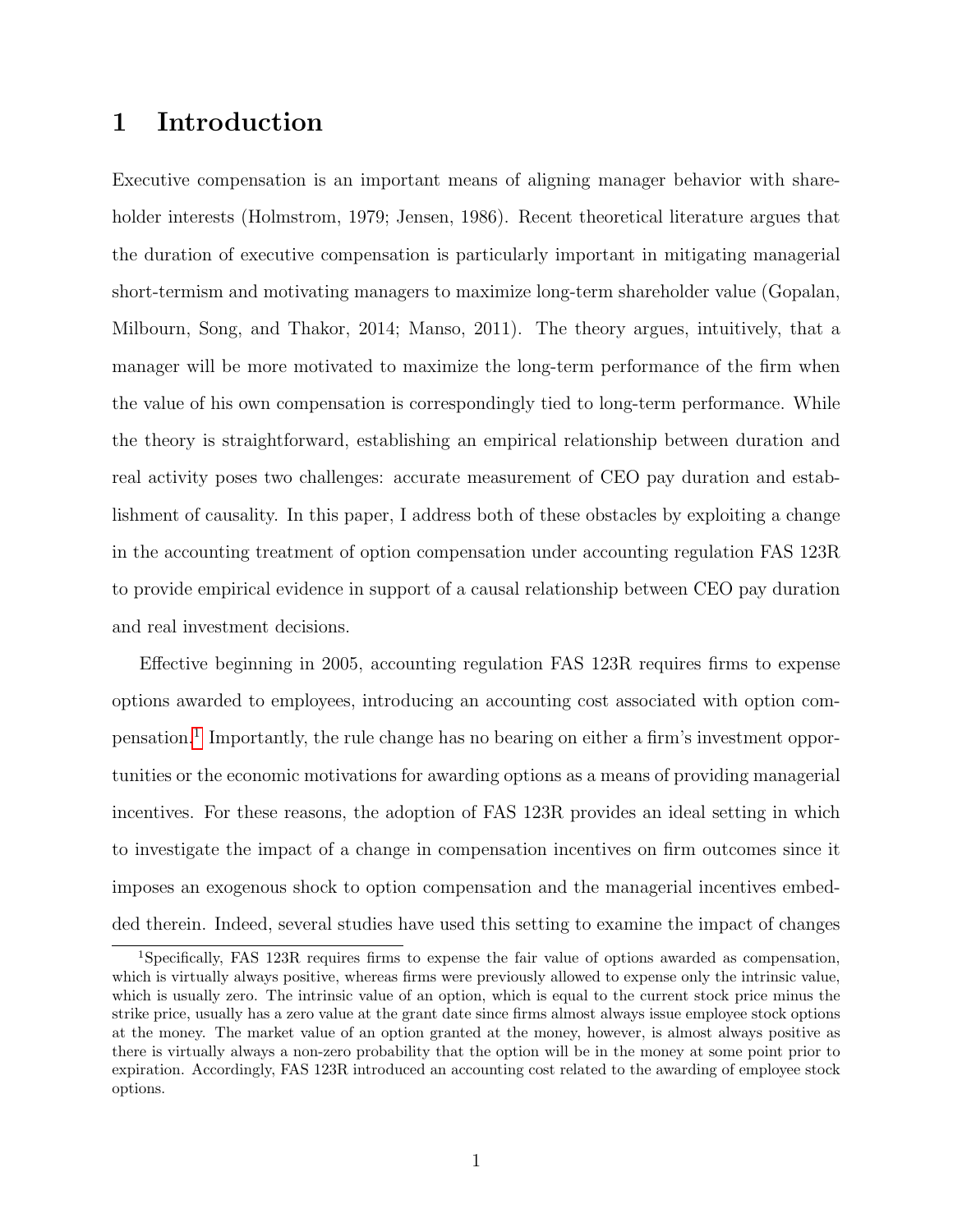in compensation on firm outcomes. For example, Hayes, Lemmon, and Qiu (2012) show that option compensation and CEO risk-taking incentives (as captured by the vega of compensation) declined following the adoption of FAS 123R, and Mao and Zhang (2018) show that this decline in vega is associated with a decline in innovative output. While these studies highlight important changes in compensation and firm outcomes following the introduction of FAS 123R, they have omitted any discussion or analysis of a potential coinciding change in CEO pay duration. In this paper, I address this gap.

Duration, defined by Gopalan et al. (2014) as the weighted average of the vesting periods of each component of CEO pay, reflects the extent to which compensation is based on longterm performance. Duration is a function of both (i) the proportion of equity compensation relative to total compensation, and (ii) the vesting periods of equity compensation, and hence a decline in either component could contribute to a decline in pay duration. I show that following the introduction of mandated option expensing under FAS 123R, firms decrease both the proportion and vesting periods of equity compensation significantly.<sup>[2](#page-2-0)</sup> These declines result in signficantly diminished CEO pay durations and firms with greater ex-ante exposure to the rule change see significantly more reduced durations.

To identify firms with high *ex-ante* exposure to the rule, I follow prior literature (Hayes et al., 2012; Mao and Zhang, 2018), and split the sample based on the perceived accounting costs of option expensing as measured by the average fair value of the pro forma option expense (deflated by fully diluted shares used to calculate earnings per share) the company reported in the pre-FAS 123R period. This captures the amount by which earnings per share would be reduced if a firm were required to expense the fair value of its options. Following the literature, I define firms as having a high accounting impact, or high  $ex$ -ante exposure to the rule, as firms with a pro forma option expense that is above the sample median in the pre-

<span id="page-2-0"></span><sup>2</sup>Under both Black-Scholes and binomial option pricing models, reducing the expiration of an option decreases its value, ceteris paribus. Therefore, a firm interested in mitigating the accounting impact the CEO's compensation could reduce the expiration (and possibly the vesting period) of a CEO's option compensation while awarding the same amount of underlying shares. Section 3 develops the hypotheses involving the impact of FAS 123R on vesting periods and pay duration in more detail.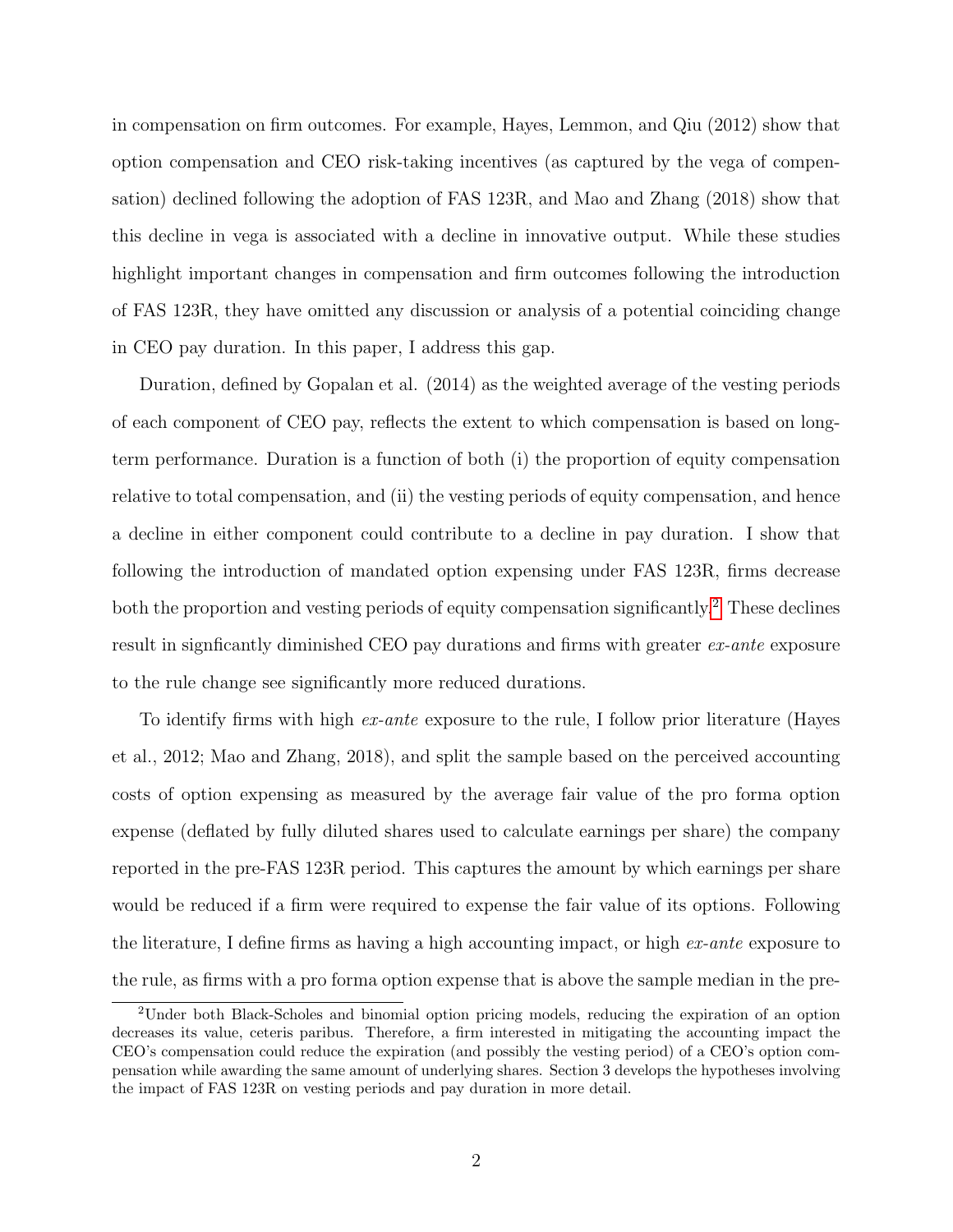FAS 123R period. In difference-in-differences estimates, I find that CEO pay duration among treated firms (i.e. firms with high ex-ante exposure) drops by 0.19 relative to control firms (i.e. firms with low ex-ante exposure). With a sample average duration of 1.21 years, this represents an average decline of 15.7%. Equity incentive compensation also decreases overall, declining among treated firms by roughly 19% as a proportion of total compensation relative to control firms. Overall, firms with high exposure to the rule experience significant declines in the extent to which their CEO's compensation is tied to long-term firm performance. In contrast, while delta and vega decline for all firms on average (consistent with Hayes et al., 2012 and Mao and Zhang, 2018), I do not find that firms more impacted by the rule experience greater declines in delta and vega, suggesting that decreases in these incentives over the sample period is due to something other than a change in accounting costs.

I next investigate whether a decline in CEO pay duration impacts corporate investment. To do so, I perform cross-sectional tests of the impact of average changes in duration, delta, and vega from the pre- to post-FAS 123R periods on corporate investment. I find evidence that R&D declines post-FAS 123R, consistent with Mao and Zhang (2018), but the evidence in this paper suggests that it is changes in duration, not changes in vega or delta, which are primarily responsible for the observed changes in R&D expenditures. I also test whether duration impacts capital expenditures and shareholder payout but do not find any significant relationship. These findings overall are consistent with the notion that duration plays an important role in motivating managers to invest in projects with long-term payoffs, even when controlling for other key incentives.

Overall, the findings of this paper produce two important conclusions. First, any shock to executive compensation can affect incentives across multiple dimensions. In the case of FAS 123R, specifically, firms most exposed to the rule change see significantly greater declines in CEO pay duration in addition to any changes in delta and vega. Any future research examining shocks to compensation should account for the various dimensions along which compensation may be affected. Second, changes in duration appear to have in an impact on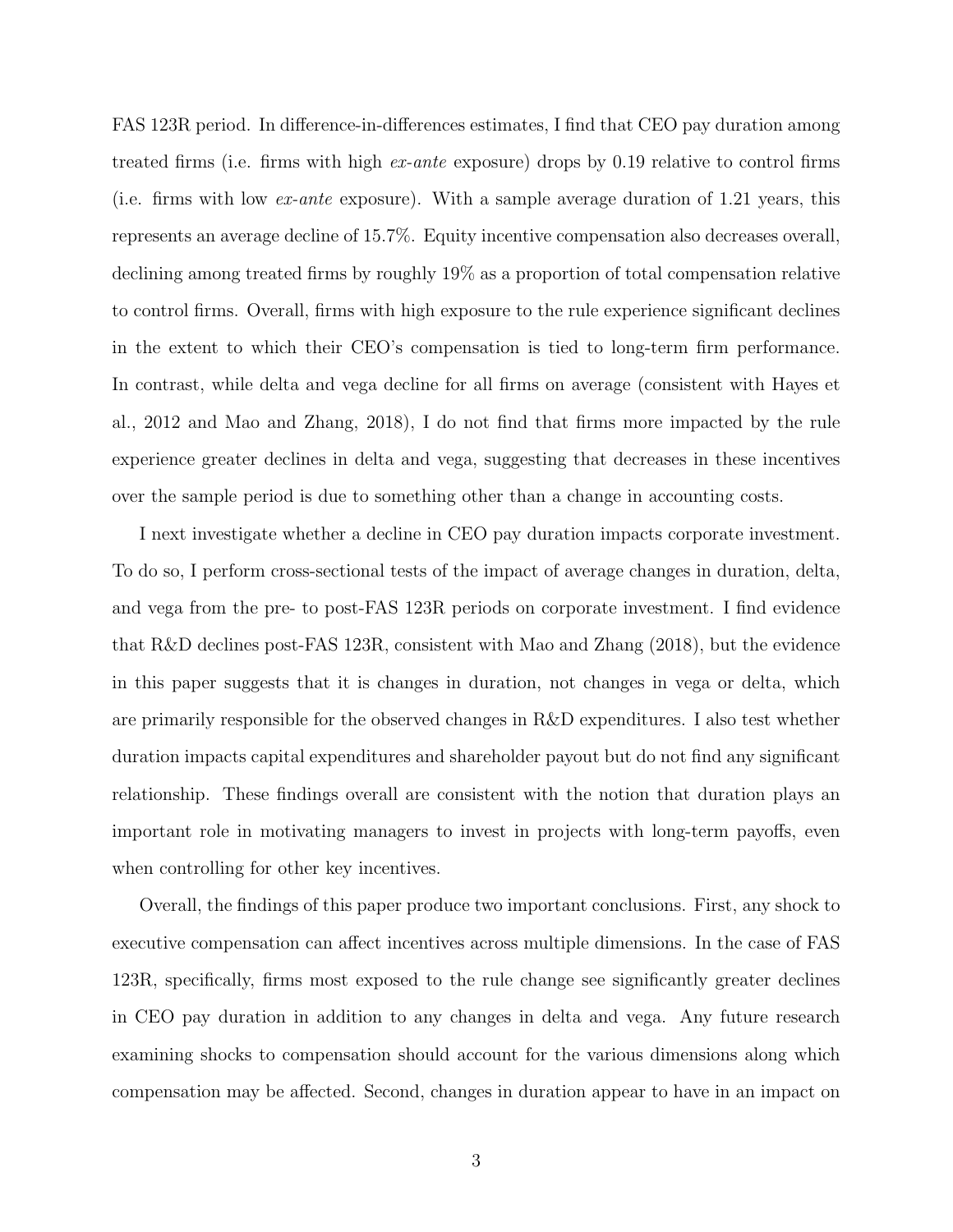the horizon of corporate investment; firms with greater decreases in duration are more likely to reduce investment in long-term projects, especially as represented by investment in R&D.

This paper's contribution to the literature are threefold: First, I provide empirical evidence for recent theoretical work linking the duration of CEO pay with investment decisions. Gopalan et al. (2014) quantify the duration of executive compensation, propose it as a measure that captures the extent to which an executive's compensation is tied to long-term performance, and show broad variations in duration across industries. Manso (2011) argues that long vesting periods are a necessary condition to induce investment in long-term projects with uncertain payoffs, such as investment in innovation. This paper provides empirical evidence in support of these theoretical findings by emprically linking changes in the duration of executive compensation with changes in corporate investment strategy and innovative output.

Second, this paper complements recent studies that have examined the specific impact of FAS 123R on executive compensation and managerial incentives. Hayes et al. (2012) and Skantz (2012) show that firms substituted restricted stock for options following FAS 123R, which decreased the delta and the convexity (vega) of CEO pay. Mao and Zhang (2018) link this decrease in vega to a decrease in firm innovative output. While these studies focus on delta and vega, I show that they omit an important variable: duration. While it is not possible to perfectly disentangle the effects of all three aspects of compensation, I provide evidence that changes in investment and innovative activity post-FAS 123R are most likely due to changes in duration rather than changes in delta or vega. Consistent with Hayes et al. (2012) and Mao and Zhang (2018), I confirm declines in vega and delta on average in the post-FAS 123R period. However, I find that delta and vega did not change significantly among firms most exposed to the rule change. This finding, which was not investigated in either previous study, suggests that changes in delta and vega occurred for reasons independent from FAS 123R and that any change imposed by FAS 123R should not be attributed to changes in either delta of vega. Furthermore, in cross-sectional tests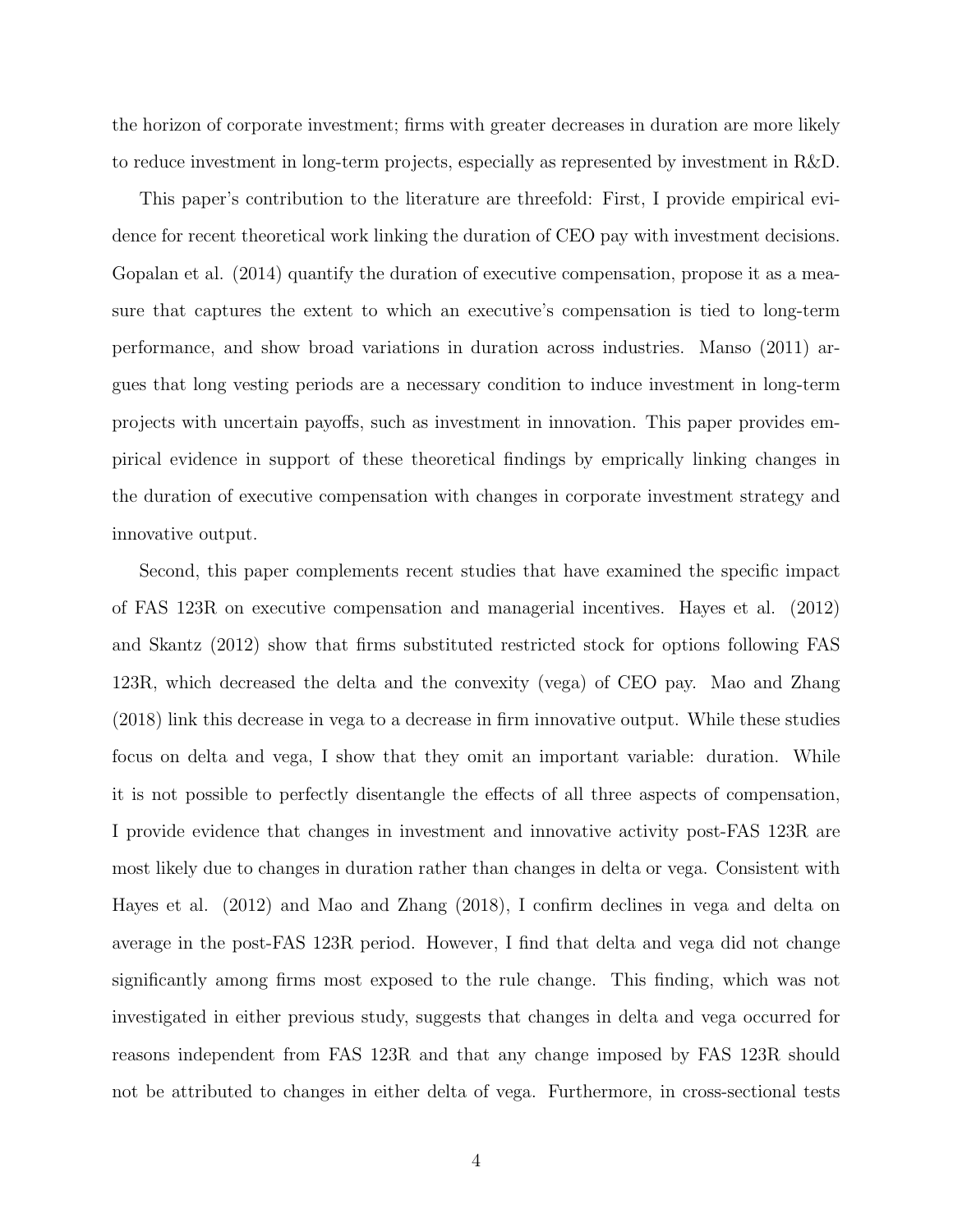comparing changes in duration, delta, and vega from pre- to post-FAS 123R periods on investment decisions, I find that a change in duration is positively related to R&D spending where delta and vega have no significant relationship.

Additionally, this paper is closely related to contemporaneous work by Ladika and Sautner (2020) who examine the impact of accelerated option vesting on corporate investment. Their analysis centers on a subsample of firms who accelerated the vesting schedule of unvested options to avoid incurring charges under FAS 123R, which required that even unvested options awarded in prior years be expensed retroactively. Our papers, while complementary, differ in two ways. First, their identification strategy depends on the endogenous firm decision of whether to accelerate unvested options, while my approach of measuring firms  $ex$ -ante exposure to the new rule represents an intention-to-treat (ITT) analysis. Some benefits of an ITT analysis in this context include: it preserves sample size; it gives an unbiased estimate of the impact of FAS 123R on the outcome variables since inferences are not based on (potentially endogenous) subsamples; and it minimizes endogeneity concerns by identifying based off of ex-ante exposure to the rule rather than measuring the effect of an endogenous corporate decision which could be correlated with future investment. Second, data on the vesting schedules of executive compensation enables me to explicitly measure the duration of CEO compensation and reveal a more detailed story regarding how firms adjusted compensation contracts to counteract the impact of FAS 123R.

Finally, this paper adds to a broad literature on the determinants of the structure of executive compensation. For example, past literature has shown that firms design contracts according to their needs to address agency-related issues, including tying manager pay to performance (Jensen and Murphy, 1990), controlling risk-taking incentives (Guay, 1999), or inducing managers to focus on long-term performance (Gopalan et al., 2014). These studies highlight the *benefits* of executive compensation contracts in terms of the incentives they provide managers. In contrast, the costs of executive compensation have recieved less attention in the literature notwithstanding that contracts reflect both the benefits and costs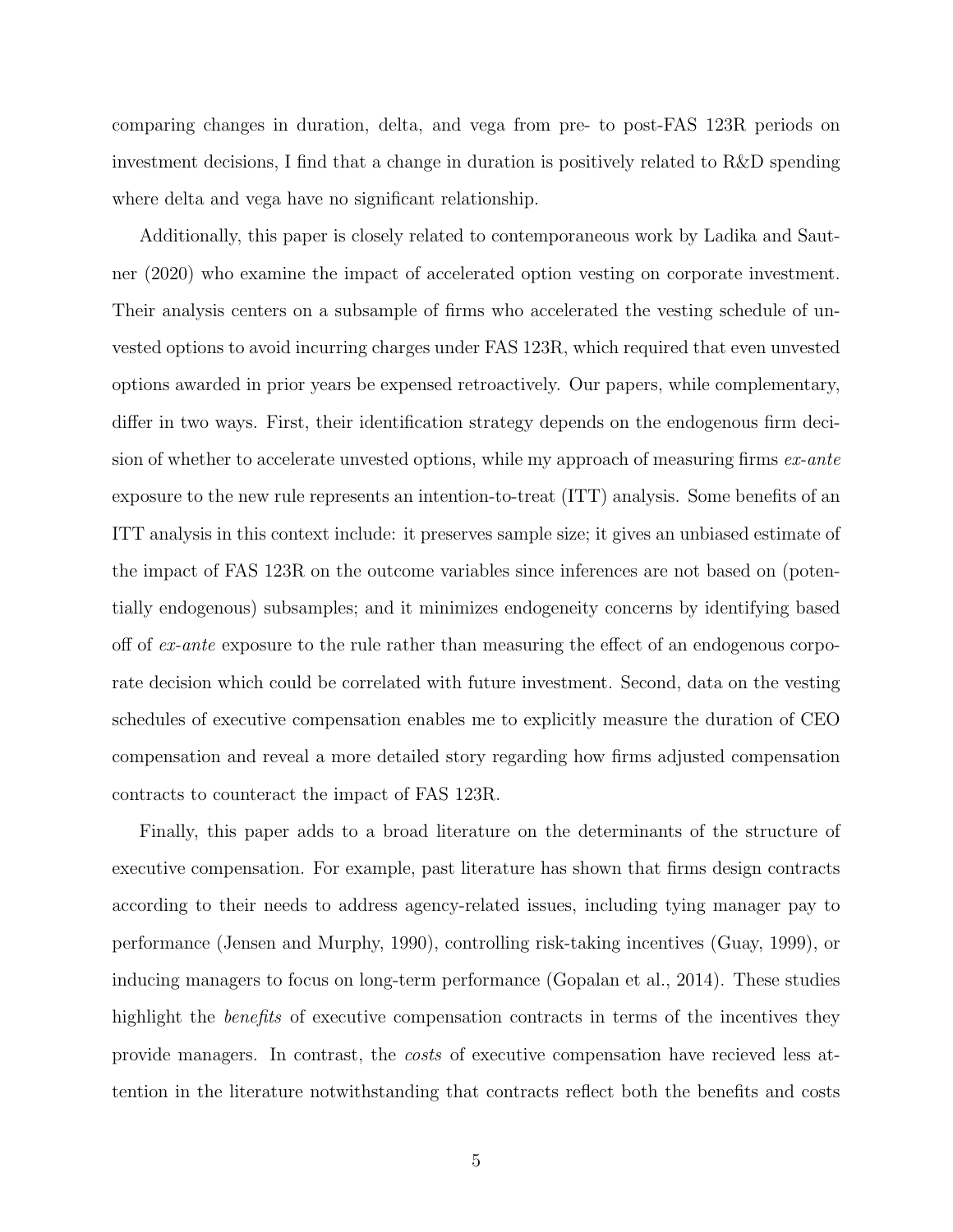of motivating desired behavior from agents (Prendergast, 2000). This paper highlights that accounting costs also ultimately impact the design of CEO pay. Specifically, I show that accounting costs contribute to the tradeoff firms face between providing incentives for longterm performance and meeting near-term accounting goals. Holding the true economic cost of executive compensation constant, a change in the accounting costs of option compensation leads firms to alter the structure of compensation which ultimately has economic consequences.

The remainder of the paper proceeds as follows. Section 2 discusses the events surrounding the adoption of option expensing under FAS 123R, explains in more detail the impact of option expensing, and develops testable hypotheses. Section 3 describes the sample and empirical methodology. Section 4 analyzes the impact of option expensing on the structure of executive compensation and subsequent changes in corporate investment. Section 5 concludes.

## 2 Hypothesis Development

In this section I discuss the background of FAS 123R and develop hypotheses for how the adoption of mandated option expensing under the new rule may impact executive compensation and subsequent investment decisions.

#### 2.1 Background on FAS 123R

In 2003, the Financial Accounting Standards Board (FASB), the organization responsible for setting financial accounting standards in the United States, announced that they would reconsider the accounting standards for equity-based compensation. Up to this point, firms had great flexibility in choosing how to measure and report expenses tied to employee option compensation. Notwithstanding this flexibility, the vast majority of firms chose to expense the intrinsic value of awarded options, which is equal to the stock price minus the exercise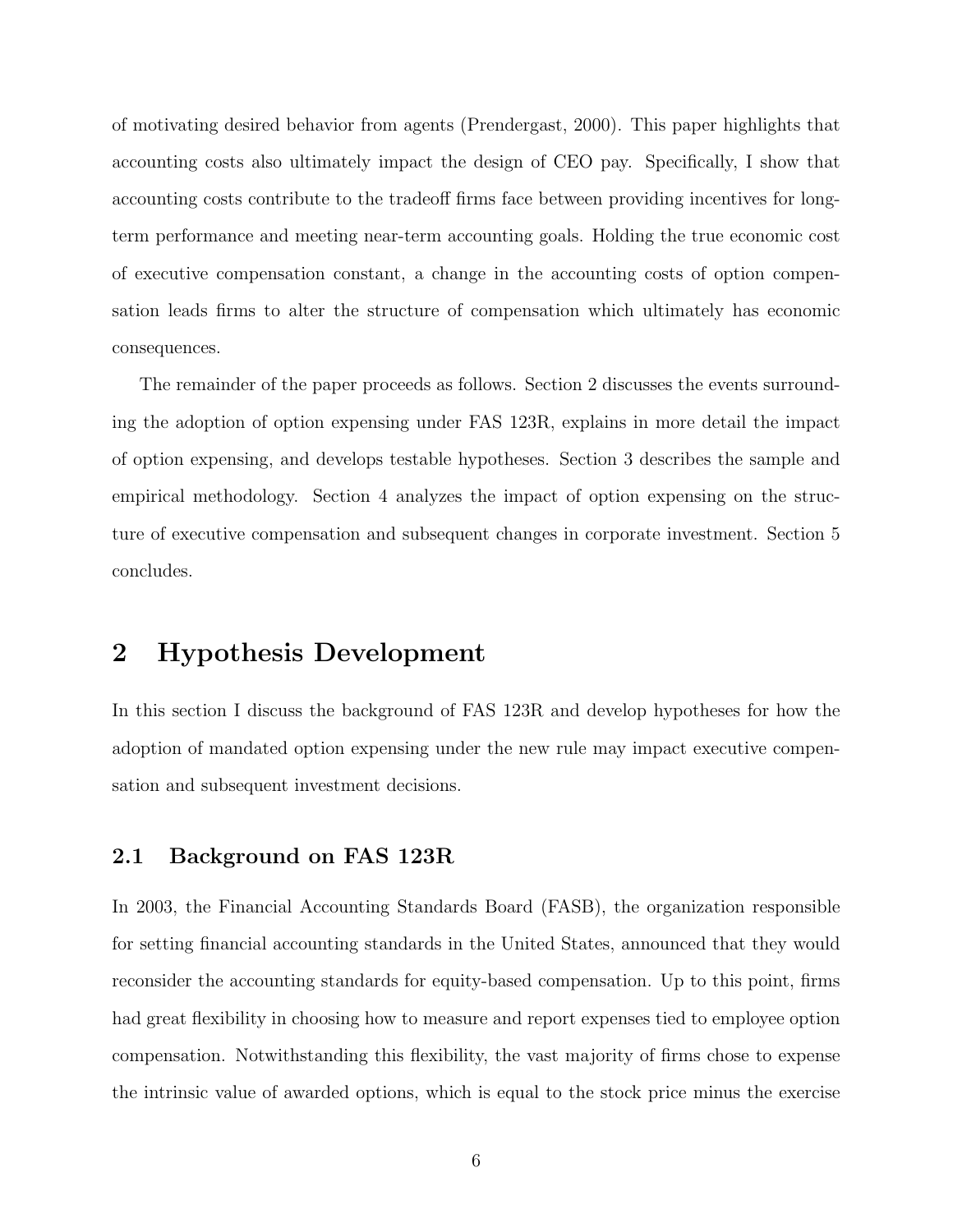price, or the value of the options if exercised immediately. Since most option grants are awarded at-the-money (i.e. with an exercise price set to the current stock price), the intrinsic value at the time options are awarded is virtually always zero. In 2004, FASB released a draft proposing that firms be required to recognize and expense the fair value of employee stock options under a revised standard, FAS 123R. In contrast to the intrinsic value, the fair value is the market value of an option estimated under a Black-Scholes or binomial model and is virtually always positive, reflecting the non-zero probability that the option will be in the money at some point prior to expiration.

The rule change, which became effective for large public firms beginning on June 15, 2005, introduced an accounting cost to option compensation. For firms who relied on option compensation prior to FAS 123R, continued option usage would negatively impact net income. This decrease in net income represents a change in accounting earnings only, and does not impose any marginal decrease in economic earnings or cash flows. However, such a change may not be irrelevant if a decrease in reported earnings translates into real or percieved costs indirectly. Survey evidence suggests this is the case. For example, managers believe that meeting or beating earnings targets builds credibility with the market and helps bolster stock prices, while missing earnings targets can cause severe backlash in both equity and debt markets (Graham, Harvey, and Rajgopal, 2005). Furthermore, managers appear to strive to maintain a smooth stream of earnings; Graham et al. (2005) report that 78% of surveyed managers are willing to sacrifice economic value in exchange for smooth earnings. In addition to stock price motivations, bond covenants and employee bonuses are often based on accounting benchmarks and so maintaining earnings can be important to maximizing bonuses or preventing debt covenant violations.[3](#page-7-0)

Given these motivations for firms to manage accounting earnings, I expect firms to adjust compensation post-FAS 123R. I group my hypotheses into two sets. First, I expect that

<span id="page-7-0"></span><sup>&</sup>lt;sup>3</sup>For a more thorough review of why managers might be motivated to manage earnings see Stein (1988), Burgstahler and Dichev (1997), Healy and Wahlen (1999), Dechow and Skinner (2000), Fields, Lys, and Vincent (2001), and Leuz, Nanda, and Wysocki (2003).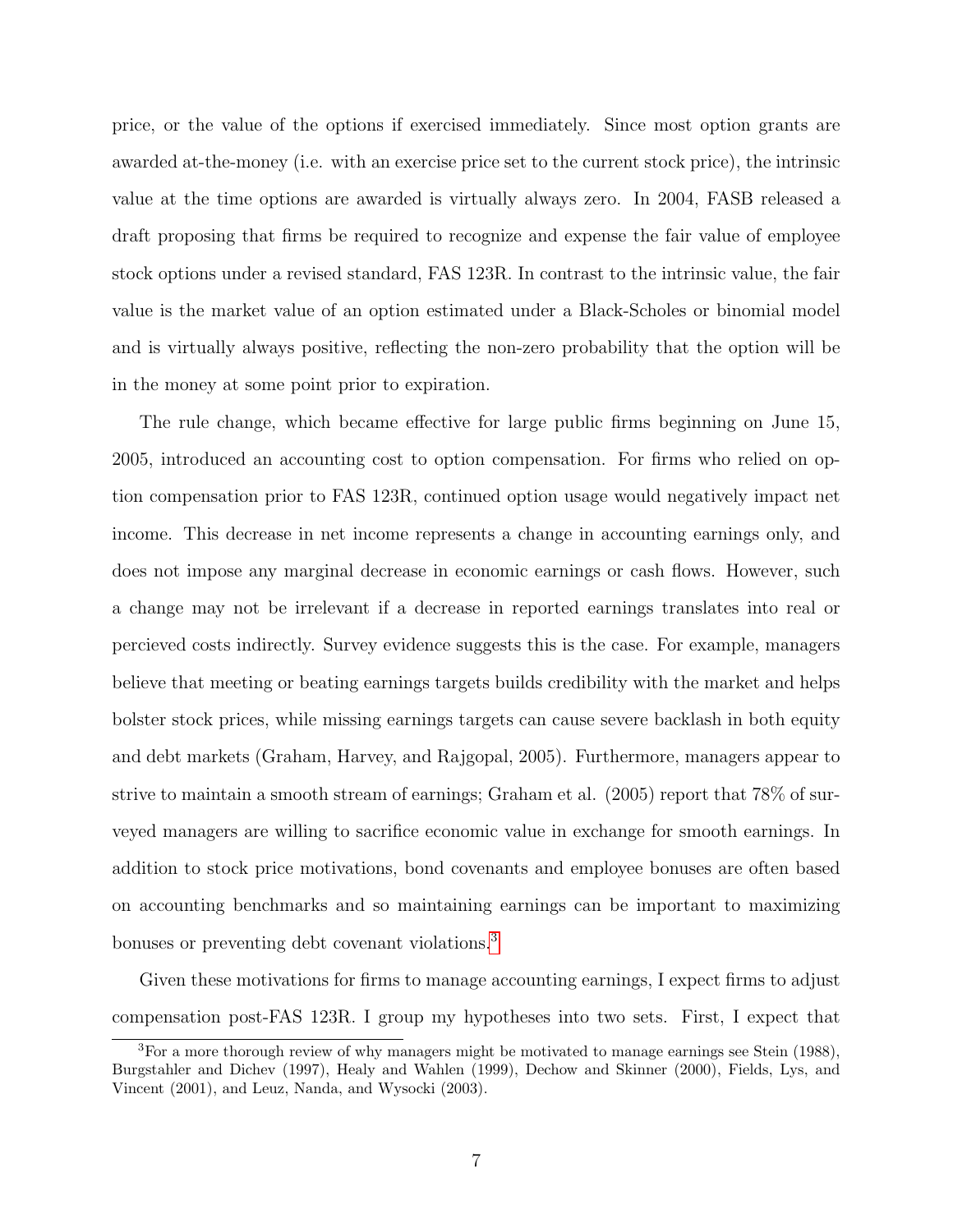mandated option expensing leads to decreased CEO pay duration via reductions in both the level and vesting periods of option compensation. Second, I expect that diminished pay duration induced by mandated option expensing subsequently leads to changes in real investment decisions consistent with theoretical predictions.

### 2.2 The Impact of FAS 123R on CEO Pay Duration

Equity compensation (option grants and restricted stock grants) make up a substantial portion of the majority of CEO pay packages. Equity awards can be time-contingent, performance-contingent, or both time- and performance-contingent. To best align manager and shareholder interests, firms presumably select the optimal mix of cash and equity compensation as well as the optimal time horizon over which the compensation vests. When firms employ any time-contingent awards, they introduce duration to the manager's compensation by weighting his pay more on long-term performance. Even if vesting is not conditional on performance, as is the case with simple time-contingent awards, the value of the awards are a function of the underlying stock price at the time the award vests. Following Gopalan et al. (2014), I define and measure the duration of CEO compensation as the weighted average of the vesting horizon of all components of compensation. I expect CEO pay duration to decrease following the adoption of FAS 123R and explain why below.

As shown by Hayes et al. (2012) and Mao and Zhang (2018), firms decreased option compensation following the adoption of FAS 123R. In section 4, I confirm this finding for my sample of firms, and also show that although firms substitute option compensation with restricted stock, this substitution does not fully offset the decline in options and consequently equity incentive compensation declines overall. Therefore, the proportion (i.e. weighting) of long-term incentive-based equity compensation declines. While this fact alone may lead to a decrease in duration, since duration is dependent on both the weighting and vesting periods of option grants, a decline in duration is not obvious since firms may increase vesting periods to offset a declining level of equity compensation. Therefore, I also examine changes in the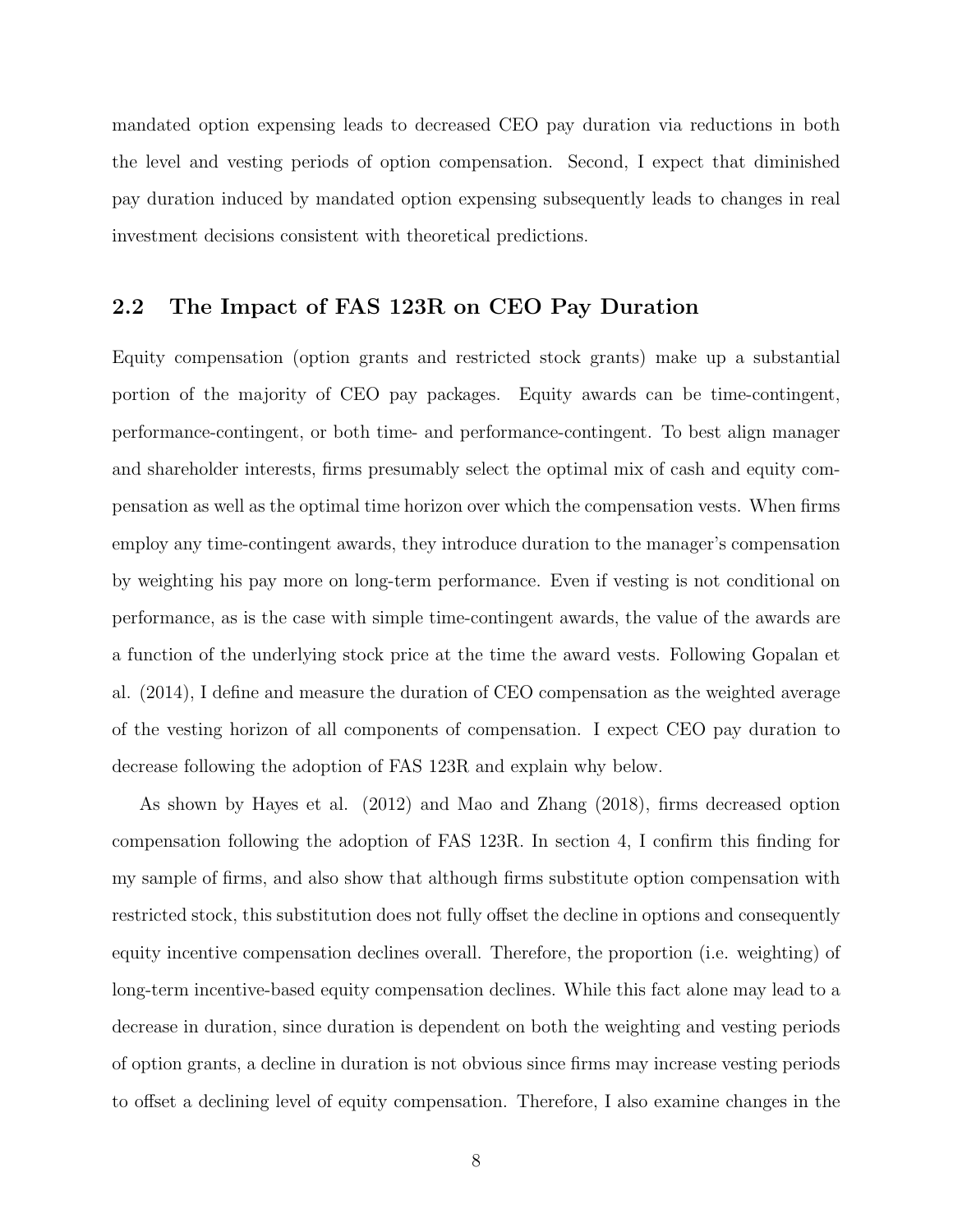vesting periods of equity grants changed post-FAS 123R.

Option grants are typically structured to vest after a certain amount of time from the award date, followed by a window of time within which a manager can exercise the options before they expire. All else equal, increasing (decreasing) the expiration of an option grant will increase (decrease) the fair value of the option. The intuition behind this idea is that longer expirations provide more time, and thus a greater probability, that the value of the underlying asset will drift higher. Conversely, extending the expiration also provides more time for the value to drift lower. However, since options limit losses but not gains, extending the expiration only increases the probabily of upside gains and not downside losses. Thus, firms interested in mitigating the accounting impact of option expensing could decrease the expiration (and perhaps also the associated vesting period) while leaving the amount of underlying securities unchanged. Therefore, I expect FAS 123R to put downward pressure on option vesting periods.

Because duration can change via either (i) a change in the weighting of equity relative to total compensation or (ii) a change in the vesting period(s) of equity compensation, and because I expect FAS 123R to put downward pressure on both, I expect CEO pay duration to decrease post-FAS 123R. Formally, I test the following hypothesis:

H1: The duration of CEO compensation decreases following mandated option expensing and the magnitude of the decline is increasing in a firm's ex-ante option exposure.

## 2.3 The Impact of FAS 123R on Corporate Investment

Theory has long argued the importance of executive compensation as a means of aligning executive incentives with shareholder interests. To that end, a substantial portion of CEO pay should be tied to performance (Jensen and Murphy, 1990). Recent theory has emphasized the importance of pay duration in mitigating managerial short-termism and motivating value-creation over the long run (Gopalan et al., 2014; Manso, 2011; Bebchuk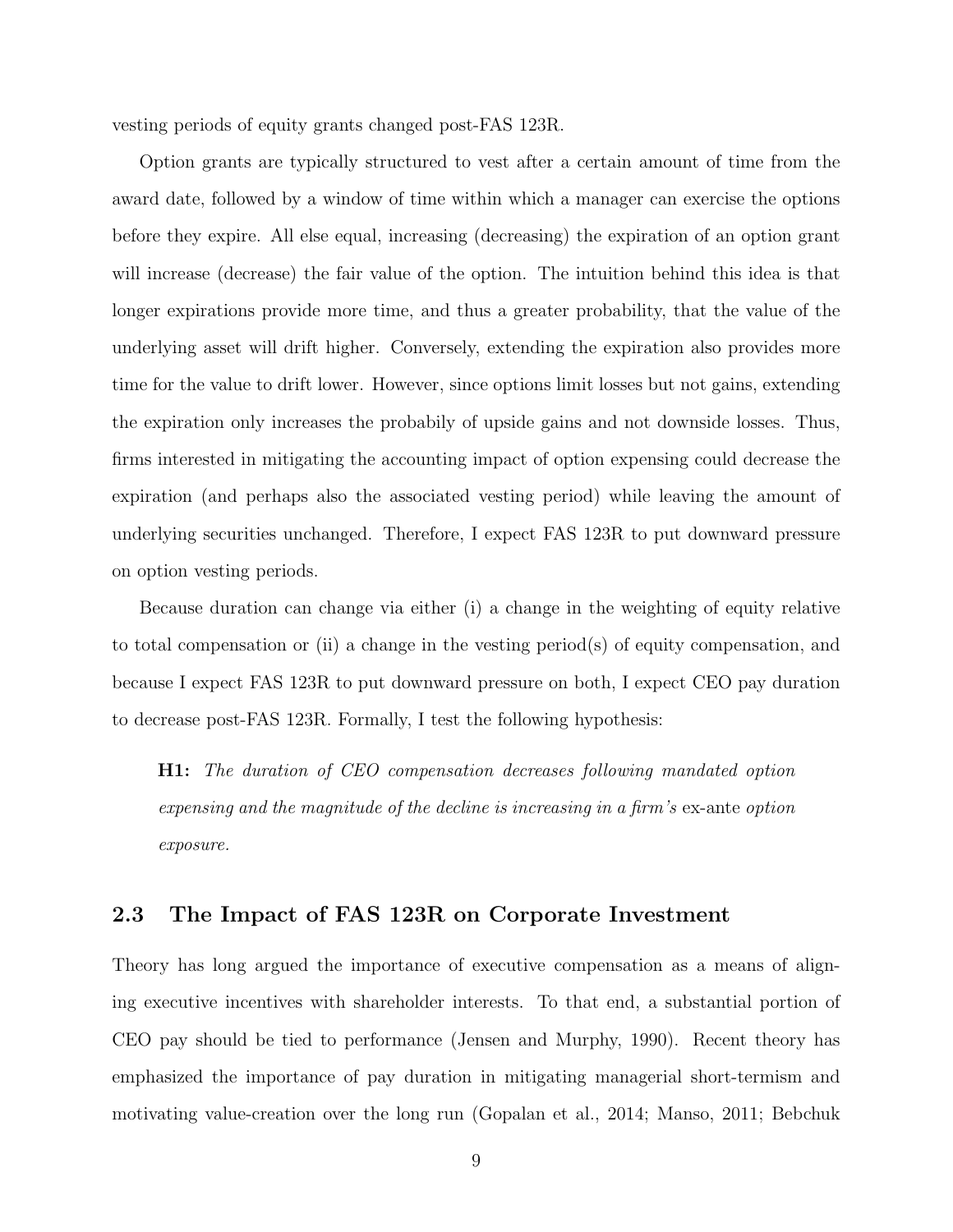and Fried, 2010). Given the predicted changes in CEO pay duration (H1), a natural next question is whether changes in compensation incentives ultimately affect real investment decisions. I expect managers to divert expenditures from projects with long-term horizons (e.g. R&D spending and capex) into expenditures with short-term payoffs (e.g. shareholder distributions). Specifically, I test the following hypothesis:

H2: Expenditures shift from long-term investment to increased shareholder payouts following mandated option expensing and the magnitude of the shift is increasing in a firm's ex-ante option exposure.

The empirical framework used to test these hypotheses is described in the next section.

## 3 Sample and Empirical Approach

I combine detailed data on executive compensation contracts from Incentive Lab with data on annual firm investment and firm fundamentals from Compustat and the Center for Research in Security Prices (CRSP) to examine how the design of executive compensation contracts and subsequent investment decisions change in response to mandated option expensing.[4](#page-10-0) I exclude all financials and utilities. The variables of interest and empirical design are described below.

#### 3.1 Executive Compensation Variables

I collect detailed data on CEO compensation contracts from Incentive Lab, including total compensation, salary, bonus, option awards, restricted stock awards, and other compensation.[5](#page-10-1) I follow Mao and Zhang (2018) and limit my sample to the years 2002-2008, excluding 2005 to avoid noise in the year of transition to the new rule. Hence the analysis includes

<span id="page-10-1"></span><span id="page-10-0"></span><sup>4</sup> Incentive Lab is a product of Institutional Shareholder Services.

<sup>5</sup> I classify any compensation that does not fall under salary, bonus, options, or restricted stock as other compensation. For the average (median) firm in my sample, this represents 4.9%  $(1.7\%)$  of total compensation.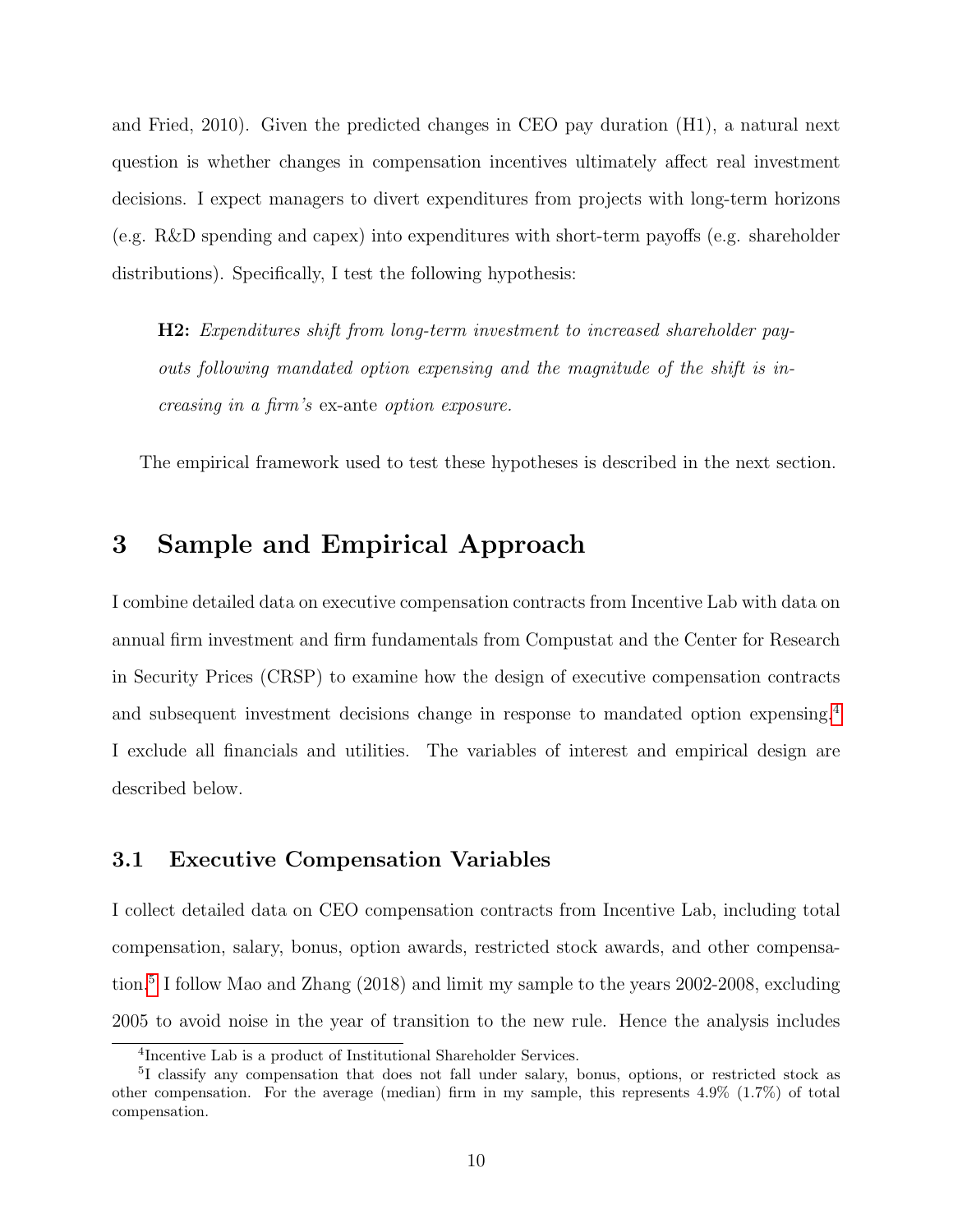three years each in the pre-FAS 123R and post-FAS 123R periods. A key advantage of this dataset is that it provides detailed data on the vesting schedules of restricted stock and option grants making it possible to observe the CEO's pay duration, or the extent to which a CEO's pay is based on long-term performance, for each year of my sample. I calculate the duration of compensation following Gopalan et al. (2014) as a weighted average of the vesting period of each component of compensation where the weight used is the percent of total that the component makes up. Specifically:

$$
Duration = \frac{(Salary + Bonus) \times 0 + \sum_{i=1}^{n_{rs}} Restricted Stock Value_i \times t_i + \sum_{j=1}^{n_o} Option Value_j \times t_j}{Salary + Bonus + \sum_{i=1}^{n} Restricted Stock Value_i + \sum_{j=1}^{m} Option Value_j}
$$
 (1)

where i denotes an individual restricted stock grant,  $j$  denotes an individual option grant, and t is the time until grant i or j vests. Some grants have a graded vesting clause, meaning the grant is vested in installments (e.g. one third of the grant vests in 3 years, another third in 4 years, and the last third in 5 years). With these grants, I treat each installment as a separate grant with its own duration. Since salary and bonus vest immediately, they have a duration of zero.

Data on CEO compensation delta (the sensitivity of compensation to the stock price) and vega (the sensitivity of compensation to the volatility of the stock price) are included following Coles, Daniel, and Naveen (2006).[6](#page-11-0)

#### 3.2 Difference-in-Differences Design

I employ a difference-in-differences specification to examine the impact of mandated option expensing on executive compensation and corporate investment, exploiting heterogeneity in exposure to the accounting impact of FAS 123R to test whether firms with higher exposure (treated firms) are more impacted by FAS 123R. To distinguish between treated and control

<span id="page-11-0"></span><sup>&</sup>lt;sup>6</sup>At the time of this draft, these data are generously provided by Lalitha Naveen on her website: http://sites.temple.edu/lnaveen/data/. See also Core and Guay (2002).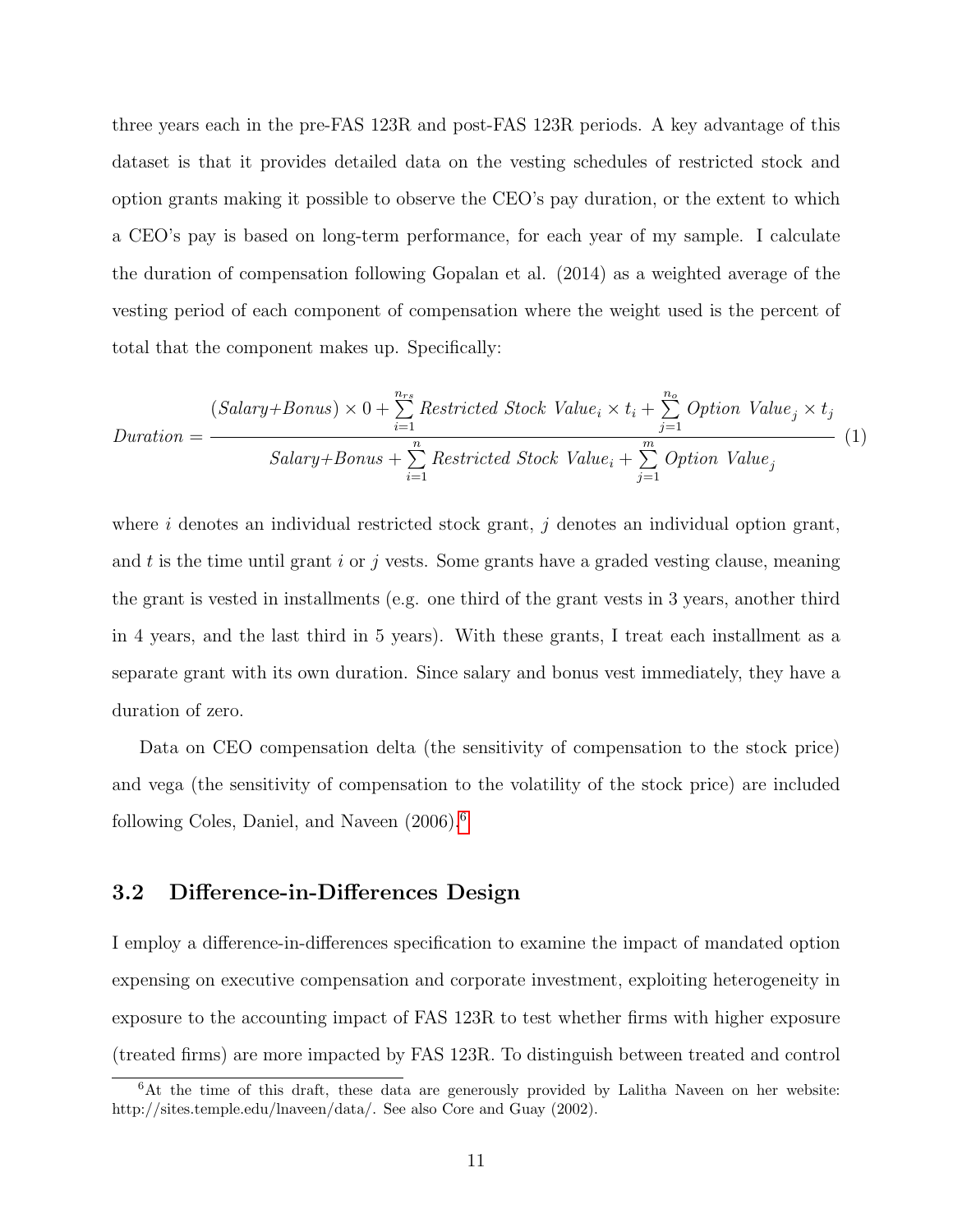firms, I follow Mao and Zhang (2018) and Hayes et al. (2012) and split my sample based on the perceived accounting costs of option expensing as measured by the average fair value of the pro forma option expense (deflated by fully diluted shares used to calculate earnings per share) the company reported in the pre-FAS 123R period. This captures the amount by which earnings per share would be reduced if a firm were required to expense the fair value of its options. An indicator variable, HighExposure, is set equal to one for firms with a pro forma option expense that is above the sample median in the pre-FAS 123R period, and is set to zero otherwise.

$$
Compensation = \alpha + \beta_1 High Exposure * Post + \beta_2 High Exposure + \beta_3 Post
$$
  
+
$$
\beta_4 Controls + \beta_5 IndustryFE + \epsilon
$$
 (2)

where the *Compensation* variable of central interest is the duration of CEO compensation, but in tests of overall changes in compensation will take the place of option compensation (as a percentage of total compensation) or other compensation variables of interest. Post is an indicator equal to one for fiscal years after 2005, and zero otherwise. I use 2005 as the delineation between pre and post periods since FAS 123R became effective for large, publicly traded firms on June 15, 2005. Controls includes those described in section 3.3 and IndustryFE includes industry fixed effects at the 2-digit SIC code level. In the second half of the analysis, I run a modified version of this test where the dependent variable is one reflecting firm investment decisions, such as R&D expenditure, capex, and shareholder distributions. The control variables vary in this version to be consistent with prior literature, and these tests are described in more detail in section 4.

The interpretation of the above regression is as follows. If mandated option expensing insignificantly impacts compensation structure and ensuing investment decisions, then  $\beta_1$ , the coefficient of interest, will not be significantly different from zero. On the other hand, to the extent that the impact of mandated option expensing is significant and is significantly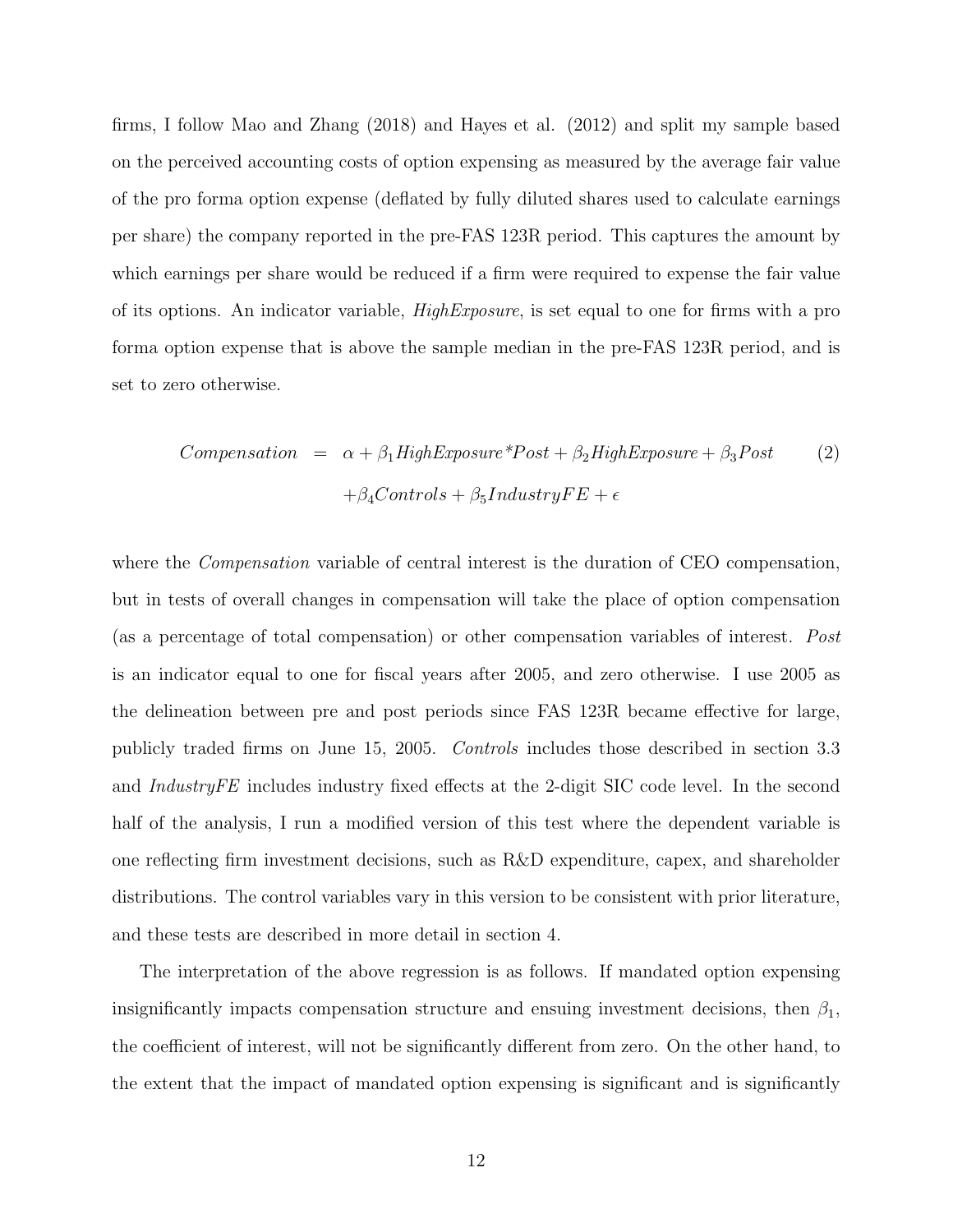greater for firms with higher ex-ante exposure, then I expect  $\beta_1$  to be significantly different from zero.

#### 3.3 Controls

I follow Mao and Zhang (2018) and use firm financial data from Compustat and CRSP to develop a set of controls likely to explain changes in compensation and investment decisions. Controls include firm size (the natural logarithm of total assets, or  $Ln(A \text{ssets})$ ); CEO Tenure (the natural log of one plus tenure, or  $Ln(1+Tenure)$ ); and the level of CEO cash compensation ('emphCash Compensation). Following the literature, tests on firm investment also include the following controls (and omit cash compensation): the natural logarithm of property, plant and equipment divided by the number of employees, or  $Ln(PPE/EMP)$ ; the book value of assets minus the book value of equity plus the market value of equity, all over total assets, or Tobin's  $Q$ ; the percentage of the stock held by institutions, or Inst. Ownership<sup>[7](#page-13-0)</sup>; and the Herfindahl Index ( $HHI$ ) and the squared Herfindahl Index ( $HHI<sup>2</sup>$ ). All tests include industry fixed-effects following prior literature. All controls are lagged (i.e. measured at the beginning of the fiscal year) and all variables are defined in the appendix.

#### 3.4 Summary Statistics

The final sample includes 2,547 firm-year observations. Table 1 provides descriptive statistics for sample firms over the sample period. Following Mao and Zhang (2018), my sample period runs from 2002-2008, excluding 2005. This sample period captures activity in equal threeyear periods directly before and after the adoption of FAS 123R while omitting fiscal years impacted directly by the dot-com bubble of the early 2000s or in the direct wake of the global financial crisis after 2008. For the average (median) firm-year in the sample period, the CEO's total compensation amounts to \$5.7 million (\$3.6 million) and is comprised of 27.3% (21.9%) salary, 17.8% (14.1%) bonus, 27.6 % (23.7%) option compensation, 22.4%

<span id="page-13-0"></span><sup>7</sup>This variable is drawn from the Thomson Reuters Institutional Holdings (form 13F) database.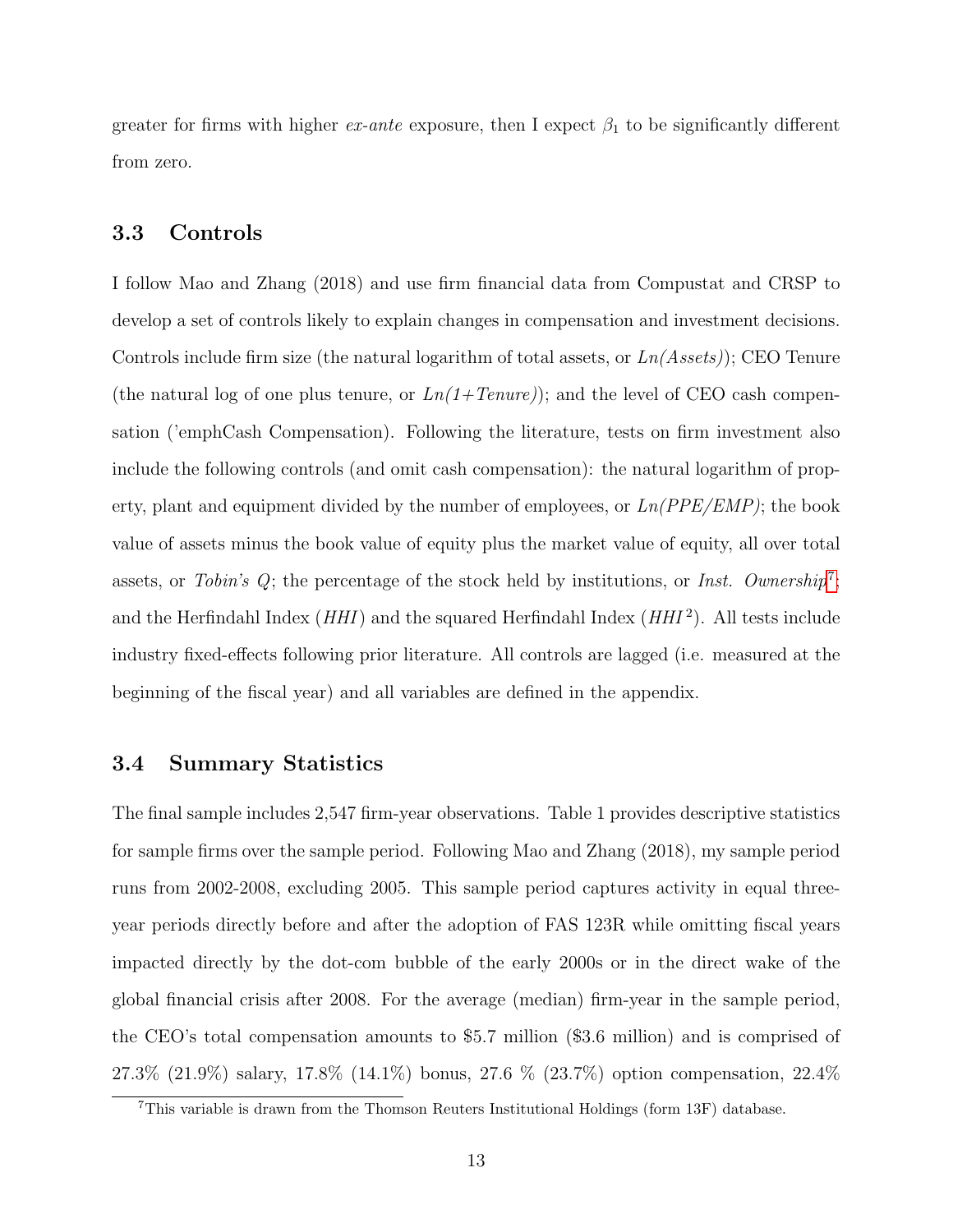(11.6%) restricted stock compensation, and 4.9% (1.7%) other compensation. The average (median) duration is 1.21 (1.18) years. This closely matches the average duration of 1.22 reported by Gopalan et al. (2014) for their sample years of 2006-2009.

The average (median) firm in my sample has sales of \$9.6 billion (\$2.8 billion). Comparatively, the average (median) firm in Mao and Zhang (2018) has sales of \$4.8 billion (\$1.2 billion). This difference likely reflects Incentive Lab's limited coverage and focus on S&P 500 companies. Therefore, my analysis focuses on a smaller sample of large, mature companies.

## 4 Empirical Results

This section presents the empirical results from difference-in-differences estimates of the impact of mandated option expensing under FAS 123R on executive compensation and ensuing investment decisions. Results are divided into two main sections. Section 4.1 documents the impact of mandated option compensation on the design of CEO compensation contracts and shows that equity compensation, equity grant vesting periods, and the duration of the CEO's compensation all decline following the introduction of mandated option expensing under FAS 123R. These declines are more pronounced for firms that were more exposed to the rule. Section 4.2 presents evidence that the decline in duration induced by FAS 123R is associated with subsequent changes in corporate investment, especially R%D expenditures. Firms with greater ex-ante exposure are more likely to reduce investment.

## 4.1 FAS 123R and Changes in Compensation Incentives

In this section I test whether exposure to accounting costs imposed by FAS 123R leads firms to change key aspects of CEO compensation contracts. To do this, I employ the difference-in-differences framework described in the previous section and estimate equation (2) with respect to various characteristics of the CEO's annual compensation contract. I begin by looking broadly at how different components of compensation changed following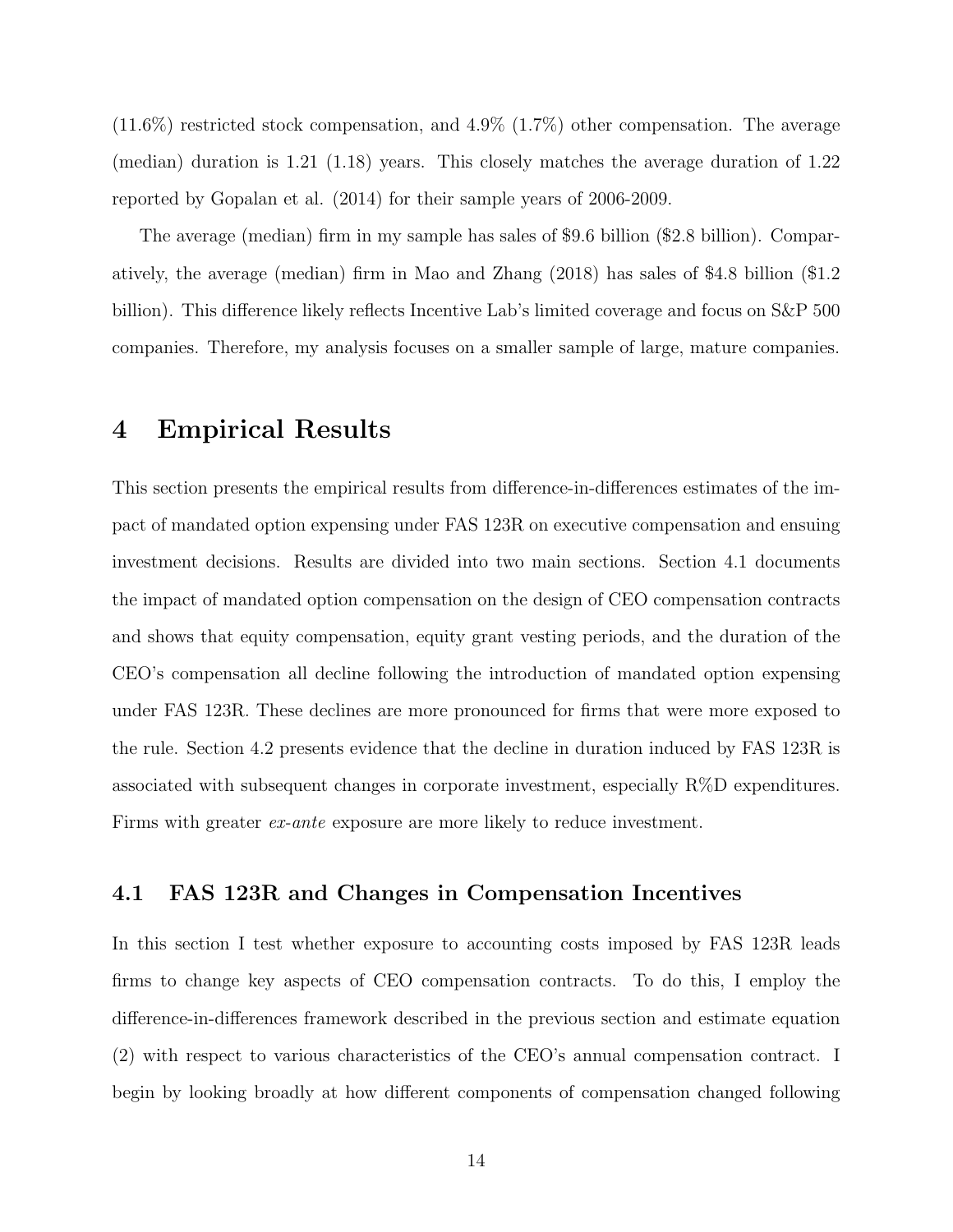the introduction of FAS 123R. Table 2 gives regression estimates of how CEO compensation changed in firms with high exposure to option expensing relative to firms with low exposure. As described in section 3, *HighExposure* is equal to one for firms with an above-median pro forma option expense (scaled by fully diluted shares oustanding) and equal to zero otherwise. Columns 1 through 6 report changes in the proportion of the components of total compensation, while column 7 reports the change in the level of equity compensation.

In column 1, the coefficient for  $HighExposure*Post$  is negative and significant, indicating that firms with high exposure to the new rule signficant decrease CEO option compensation (as a proportion of total compensation) following the adoption of the rule relative to firms with low exposure. Specifically, CEOs of highly exposed firms see their proportion of option compensation decline by 30.2% relative to CEOs of low-exposure firms. Column 2 shows that high-exposure firms increase their use of restricted stock to partially offset a decline in options, but column 3 shows that equity compensation overall (*AllEquity* includes option plus stock compensation) declines by 19.4% as a proportion of total compensation for highexposure firms relative to low-exposure firms.

Columns 4 and 5 of Table 2 show that high-exposure firms also increased cash compensation (both salary and bonus, shown in columns 4 and 5 respectively) relative to low-exposure firms, consistent with firms increasing other forms of compensation to compensate for a reduction in options. In column 6, the coefficient on *HighExposure*\**Post* is insignificant which can be interepreted as any compensation not captured by options, restricted stock, salary, or bonus did not materially change in the wake of FAS 123R. The coefficient in column 7 indicates that the level equity compensation declines significantly for high-exposure firms relative to other firms. In other words, both the proportion and level of equity compensation fall for highly exposed firms relative to other firms.

The results in Table 2 support the notion that firms are willing to change the structure of executive compensation to mitigate the accounting impact of FAS 123R. Specifically, the results indicate that firms exposed to FAS 123R significantly reduce the amount of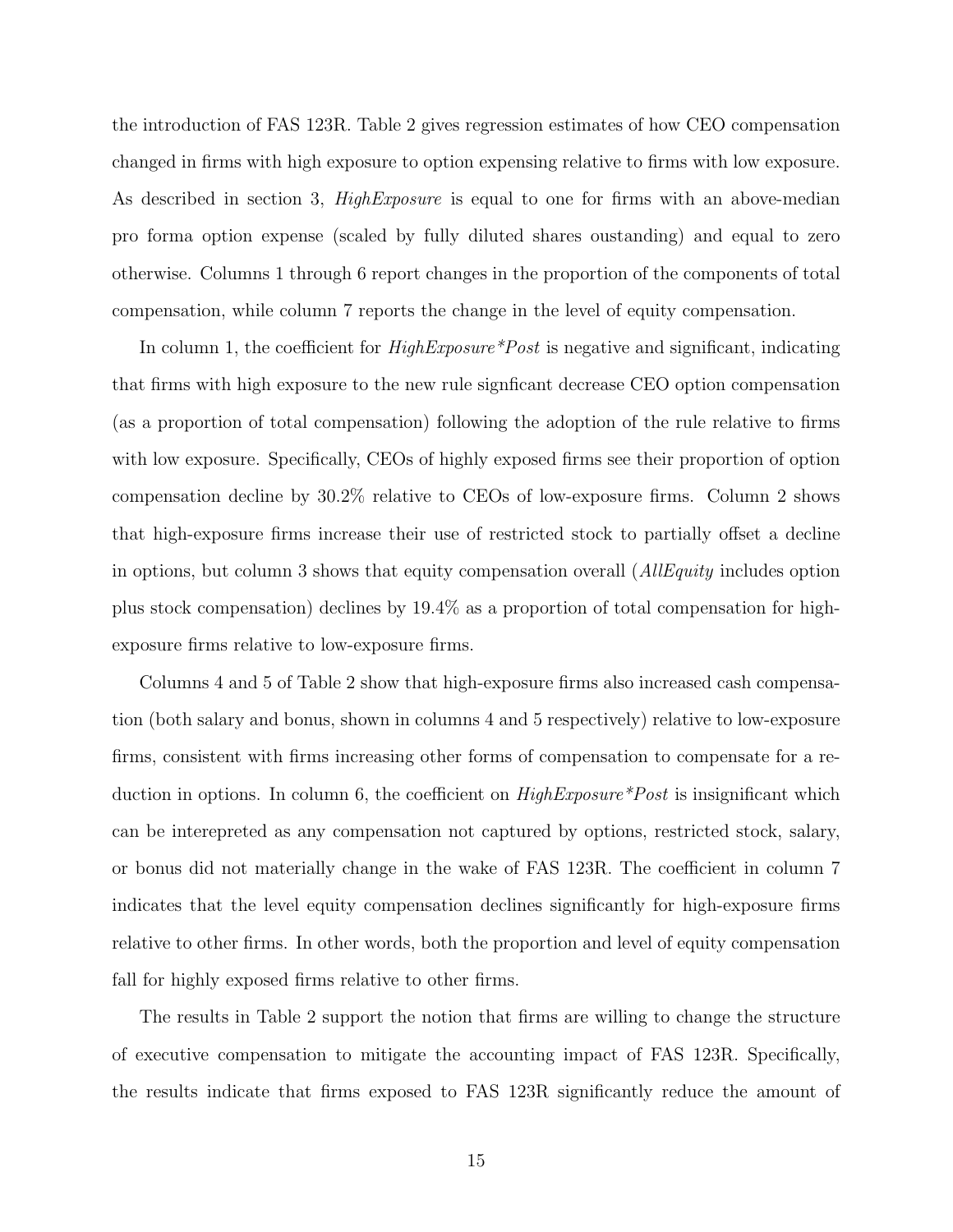option compensation awarded to their CEOs following the enactment of mandated option expensing. This finding is consistent with Hayes et al. (2012) and Mao and Zhang (2018), but additionally shows that the substitution to restricted stock following the introduction of FAS 123R was insufficient to fully offset the reduction in options, and so exposed firms see equity incentive compensation decline overall. Because compensation duration depends in part on the weight (or proportion) the components of compensation, such a decline in the proportion of equity incentive compensation could alone translate to a decline in duration. However, whether duration in fact decreases will also depend on potential changes in vesting periods. An increase in vesting periods could offset a decline in the proportion of equity compensation, but if vesting periods decrease or remain unchanged, a decrease in duration will likely follow. Therefore, I run tests to examine whether option expensing induces firms to decrease the vesting periods of equity grants.

All else equal, options with longer times to expiration have greater value because the probability of being further in the money is greater over a longer time horizon. Executive option grants are typically structured to vest after a specific time frame (typically 3 to 5 years) followed by a window in which the CEO can exercise the options before they expire. Longer vesting periods are associated with longer times to expiration since expiration must occur after the vesting period. Thus, options with longer vesting periods (and therefore longer expirations) have the greatest accounting impact, all else equal. In Tables 3 and 4, I examine the impact of FAS 123R on option vesting periods and CEO pay duration. In columns 1 through 3 of Table 3, I show how average vesting periods changed for equity grants overall (column 1), stock grants only (columns 2) and option grants only (column 3) on an equal-weighted basis. Columns 4 through 6 show results for value-weighted average vesting periods (weighted by the grant date fair value). In columns 3 and 6, the coefficient for HighExposure\*Post is negative and significant, showing that average vesting periods of option grants decline be 1-2 years for firms with high exposure to the new rule. Coefficients in columns 2 and 5 suggest that the reduction of option grants with long vesting periods was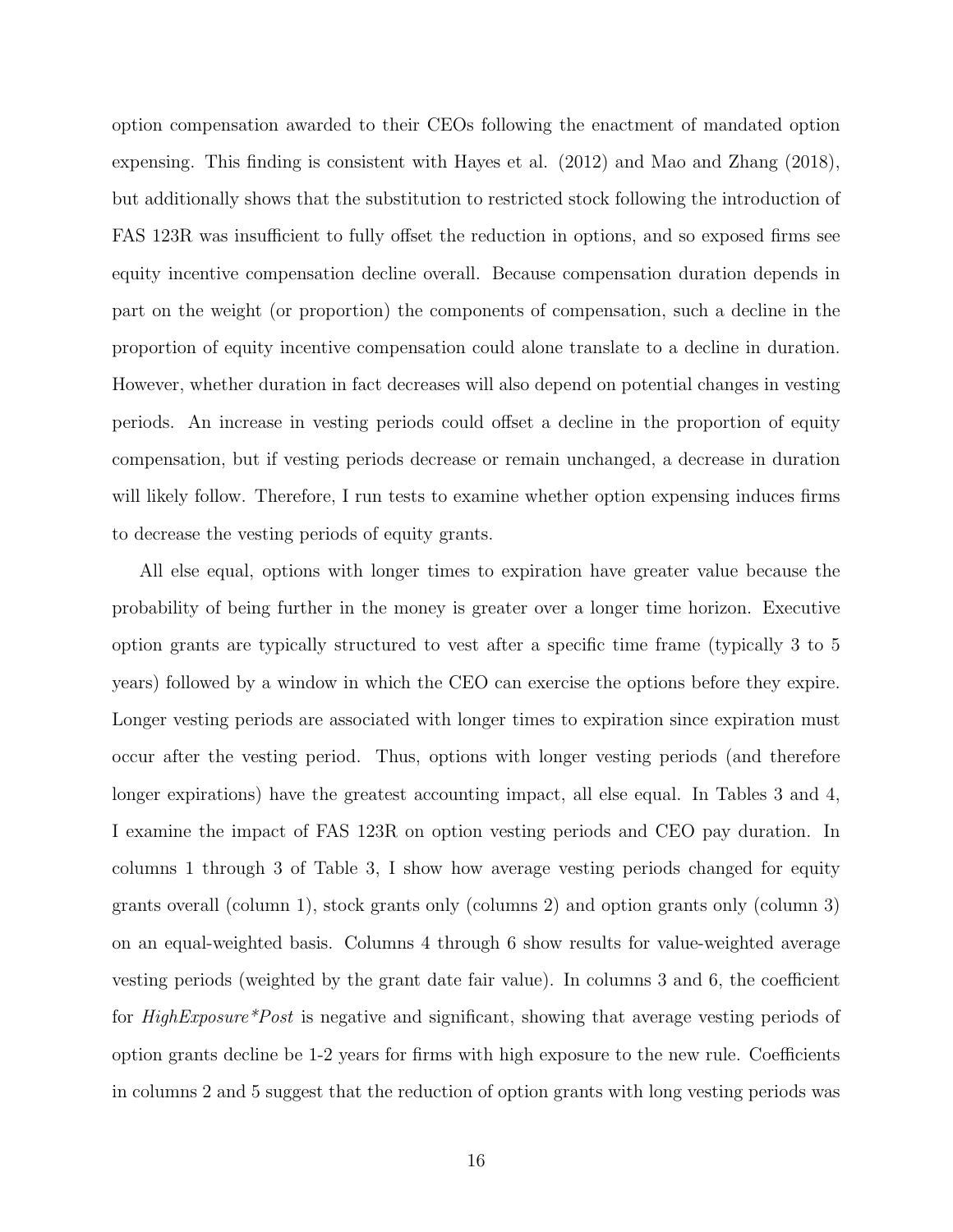at least partially offset by increases of the same with respect to stock grants. However, as the coefficient in column 4 shows, vesting periods for equity grants decline overall by 0.241 years on a value-weighted basis.

Given this decrease in vesting periods in conjunction with the decrease in the level of equity compensation documented in Table 2, a diminishing of duration should directly follow.[8](#page-17-0) Table 4 quantifies this change in duration alongside changes in other incentives tested in prior literature. Post-FAS 123R, highly-exposed firms decrease their CEO pay duration by 0.19 relative to other firms. With a sample average duration of 1.21, this represents a decrease of about 15.7%, a significant decline statistically speaking. Whether the decline is economically significant will depend on the power of duration as a managerial incentive and whether this decline in fact spurs any change in economic decisions, such as how the firm invests its capital.

An important takeaway from Table 4 is that while CEO compensation delta and vega do decline post-FAS 123R, as indicated by negative and significant coefficients on *Post*, they do not decline for firms most impacted by the rule change; in columns 2 and 3, the coefficients on *HighExposure\*Post* are insignificantly different from zero. This throws into question findings from prior literature attributing changes in investment and innovative output to changes in vega and delta post-FAS123R. If firms most impacted by the rule were more likely to decrease CEO pay duration, but not necessarily vega or delta, then any change in vega and delta during the same time period is spurious. Therefore, any subsequent changes in investment or innovation cannot be attributed to changes in delta and vega since duration is the only incentive among the three that significantly changes for firms highly-exposed to the new rule.

Overall, the results in this section provide evidence that accounting costs can play a significant role in the design of executive compensation contracts. After the introduction of

<span id="page-17-0"></span><sup>8</sup>Duration is a function of (i) the proportion of equity-to-total compensation, and (ii) the vesting periods of the equity components of compensation. See equation (1). Therefore, a decrease in each component will jointly contribute to a decrease in duration.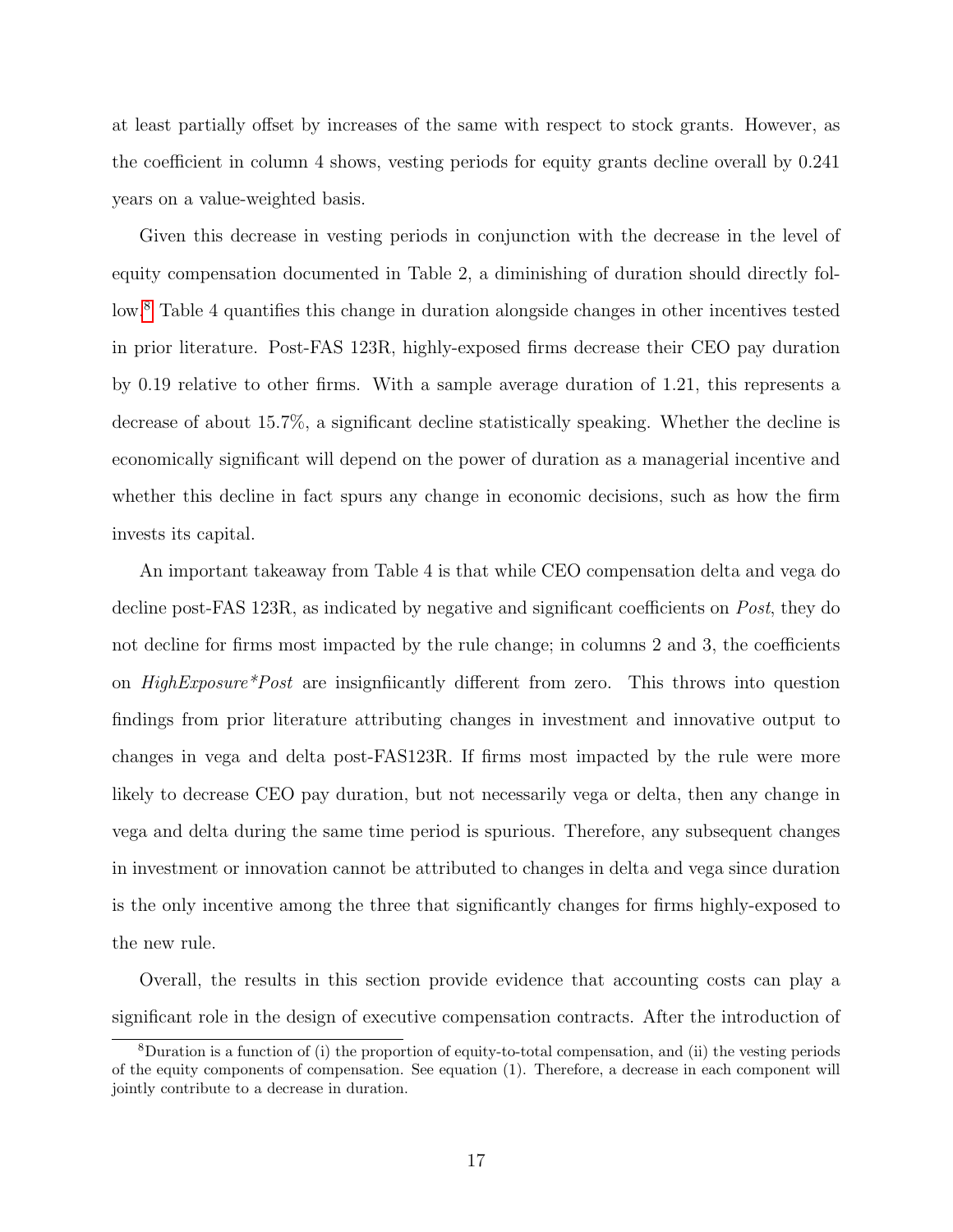mandated option expensing, firms more exposed to the rule are more likely to decrease the level and vesting periods of CEO option grants which leads to a significant decline in the duration of CEO pay. These changes represent an important shift in CEO incentives with a diminished emphasis on long-term performance. In the next section, I explore whether this shift ultimately led to changes in investment decisions.

## 4.2 FAS 123R and Changes in Investment and Financing Policy

In this section I test whether the diminishing of CEO pay duration documented in the previous section is associated with subsequent changes in investment decisions. A decrease in duration represents a decrease in weighting of the CEO's pay based on long-term performance which could inuitively result in decreased investment in long-term projects. Guay, Kothari, and Sloan (2003) warn that mandated option expensing could stifle corporate investment and innovation. In this vein, Manso (2011) argues that pay based on long-term firm performance is a key component of motivating investment in innovation or any long-term project.

Several studies have examined such outcomes around the adoption of FAS 123R. Mao and Zhang (2018) show that innovative activity, captured by patenting activity and research and development expenditures, decrease post-FAS 123R. Ferri and Li (2020) examine whether firms shifted from repurchases to dividends as option-based compensation decreased following FAS 123R but do not find any significant change in either category. These and other papers document important changes (or lack of changes) in firm behavior following the rule change, but often mischaracterize FAS 123R as representing a one-dimensional change in compensation characteristics. As documented in section 4.1 of this paper, compensation changed along multiple dimensions, especially in terms of duration for those firms most impacted by the accounting rule change. Therefore, it would be misguided to attribute changes in firm outcomes after FAS 123R solely to changes in vega, delta, or any other incentive without controlling for changes in duration. In this section, I provide preliminary evidence of the marginal impact of each individual incentive on firm decisions regarding investment and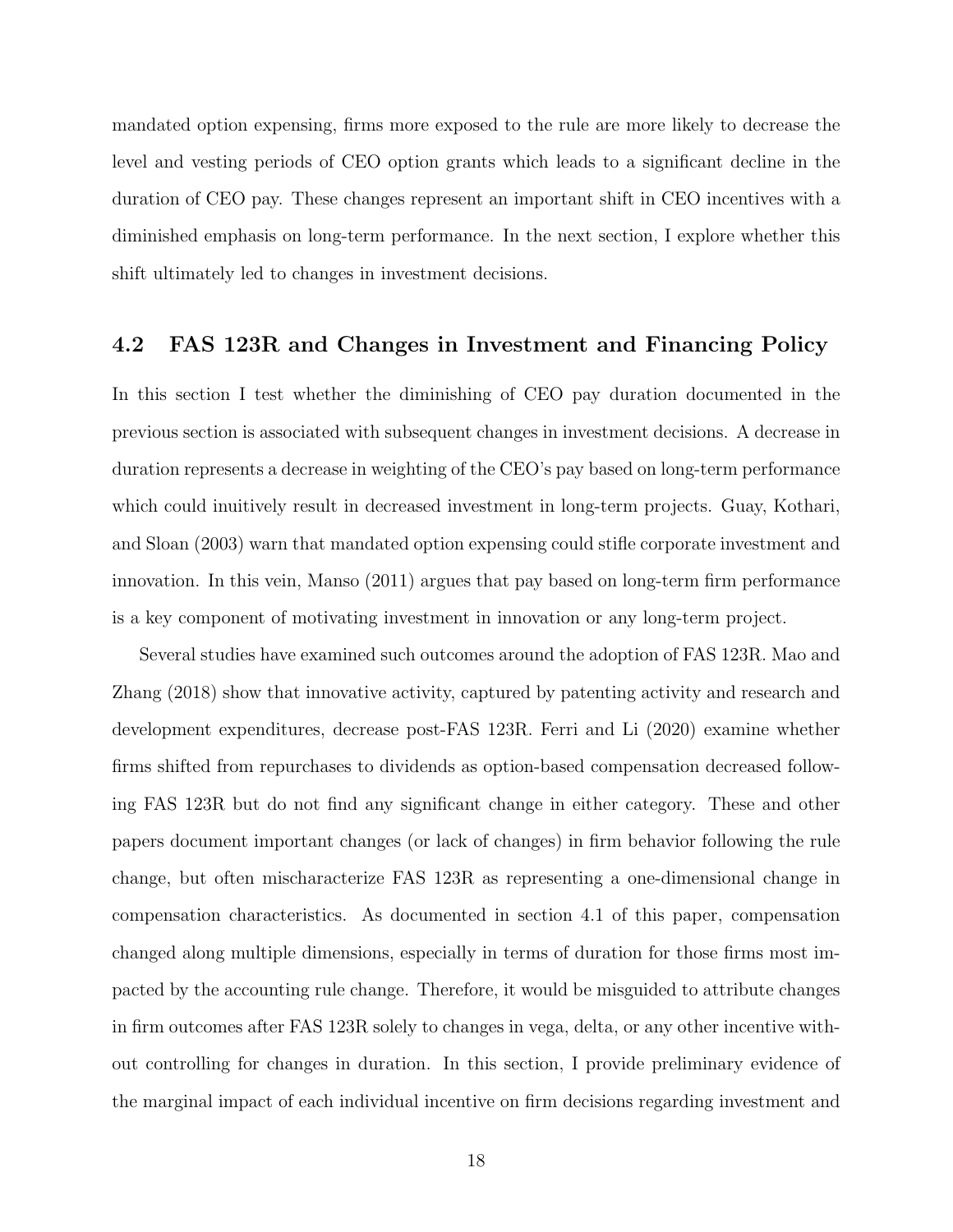shareholder distributions.

Table 5 reports difference-in-differences regressions for the overall impact of FAS 123R on investment and shareholder distributions. I use research and development expenditure (scaled by total assets) and capital expenditures (scaled by total assets) as measures of investment in long-term projects, and repurchases (scaled by total assets) and dividends per share capture shareholder distributions.<sup>[9](#page-19-0)</sup> The coefficients on  $HighExposure * Post$  in columns 1 and 2, while not statistically significant, indicate a decrease in R&D expenditures and increases in capex and repurchases. While the results in this table are useful to see the overall impact of mandated option expensing on capital allocation, the insights from these results are limited since statistical significance is minimal and because the changes cannot be attributed to any one incentive but show the overall impact of FAS 123R.

In Table 6, I estimate cross sectional regressions of the impact of changes in CEO compensation incentives on investment to explore the differential impact of changes in individual incentives. The explanatory variables of interest are measured as changes in average duration, delta, and vega from the post-FAS 123R period (2002-2004) to the post-FAS 123 period (2005-2008). Specifically,  $\Delta$ *Duration* is calculated as the percentage change in average duration in the post-period years (2006-2008) relative to the average duration in the pre-period years (2002-2004).  $\Delta Ln(1+Delta)$ ,  $\Delta Ln(Vega)$ , and all control variables are likewise calculated.[10](#page-19-1) Collapsing the sample to cross-sectional observations limits the power of the tests as observations are reduced to 419, thus the results are interpreted with caution. However, the analysis can still provide valuable preliminary insight into the impacts of changes in various incentives when conditioned on each other.

Columns 1 through 4 of Table 6 show the impact of incentives on R&D expenditure. Columns 1 through 3 control for one incentive at a time while column 4 combines all three

<span id="page-19-0"></span><sup>&</sup>lt;sup>9</sup>Controls used in this regression include firm size  $Ln(Sales)$ ; the log of net property, plant, and equipment divided by the number of employees,  $Ln(PPE/EMP)$ ; Tobin's  $Q$ ;  $Ln(1+Tenure)$ ; Institutional ownership, or Inst. Ownership, which is the percentage of stock held by institutions; the Herfindahl Index, HHI; and the squared Herfindahl Index,  $HHI^2$ ; these controls are drawn from prior literature, e.g. Mao and Zhang (2018).

<span id="page-19-1"></span> $10<sup>I</sup>$  use the natural log of Delta and Vega to be consistent with prior literature; these variables are highly skewed as shown in Table 1.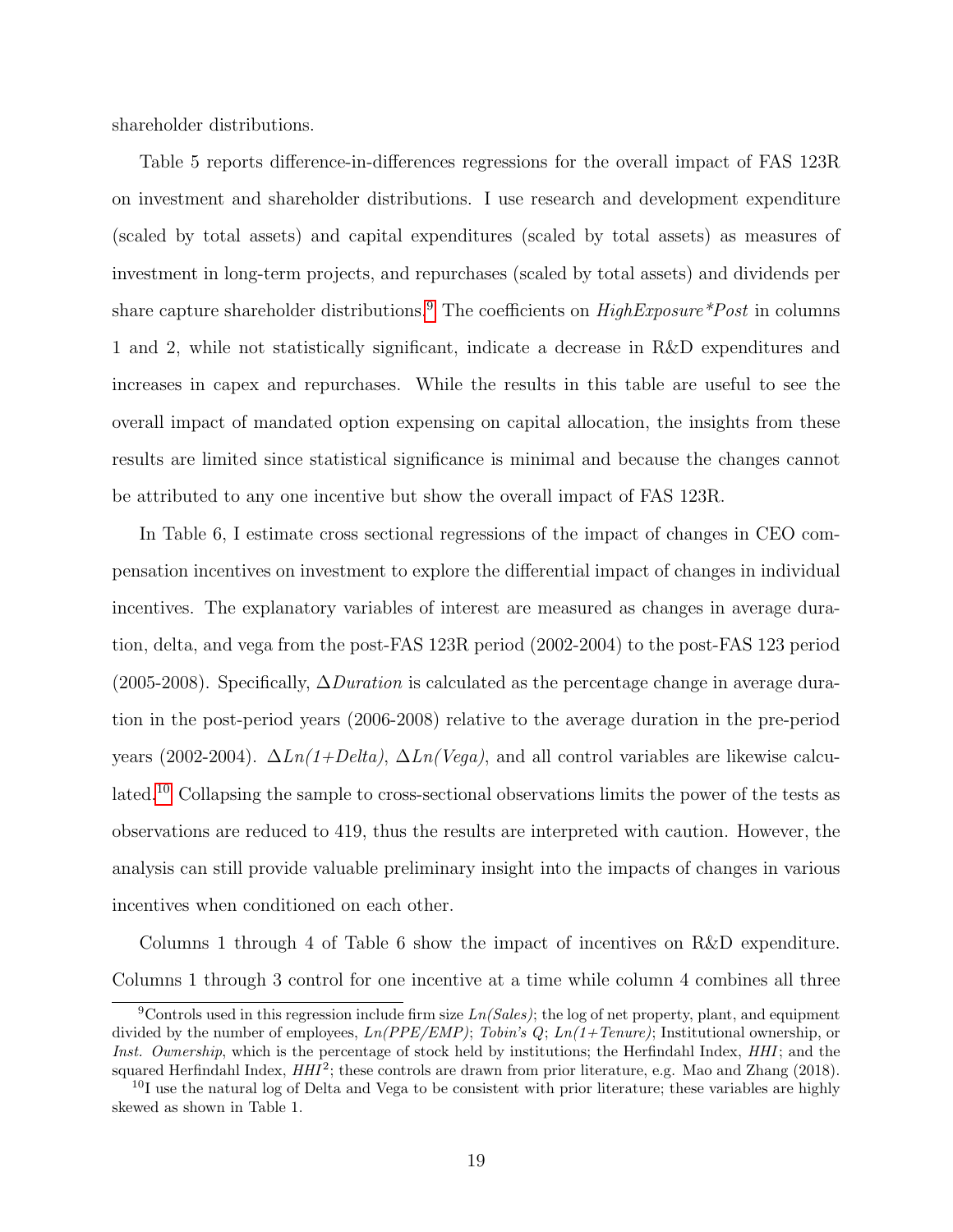incentives. Columns 5 through 8 repeat the analysis but for Capex. The results in column 4 indicate that duration has a positive and signfiicant impact on R&D spending while delta and vega do not have a statistically significant relationship with R&D spending. This suggests that the decline in duration resulted in a decline in R&D spending. Duration does not have a statistically significant relationsihp with capex, but delta is positively related to capex while vega exhibits an inverse relationship.

In Table 7, I repeat the cross-sectional analysis with shareholder distributions, both repurchases (scaled by total assets) and dividends per share. The tests do not yield any statistically significant relationship between duration and either repurchases or dividends. Again, this could be due to the limited power of the tests.

Taken together, the results from tables 5 through 7, indicate that firms reduced R&D expenditures after FAS 123R, and that this reduction was more likely due to a decline in duration than due to changes in other dimensions of CEO pay. In other words, duration is likely the key factor responsible for a decrease in R&D spending among firms most affected by the rule change, although these results should be interpreted with caution due to a limited sample. While further research may be required to more cleanly disentangle the relationship between each incentive and capital allocation decisions, the results of this paper indicate that any shock to compensation impacts incentives along various dimensions. Thus, in the wake of any shock to compensation, care should be taken before ascribing changes in outcomes to any single incentive.

# 5 Conclusion

This paper shows that in managing the impact of mandatory option compensation under FAS 123R, firms significantly redesign the CEO's compensation package affecting incentives along several dimensions. Specifically, firms decrease option compensation significantly but substitution into restricted stock is not sufficient to fully offset the decline in options. As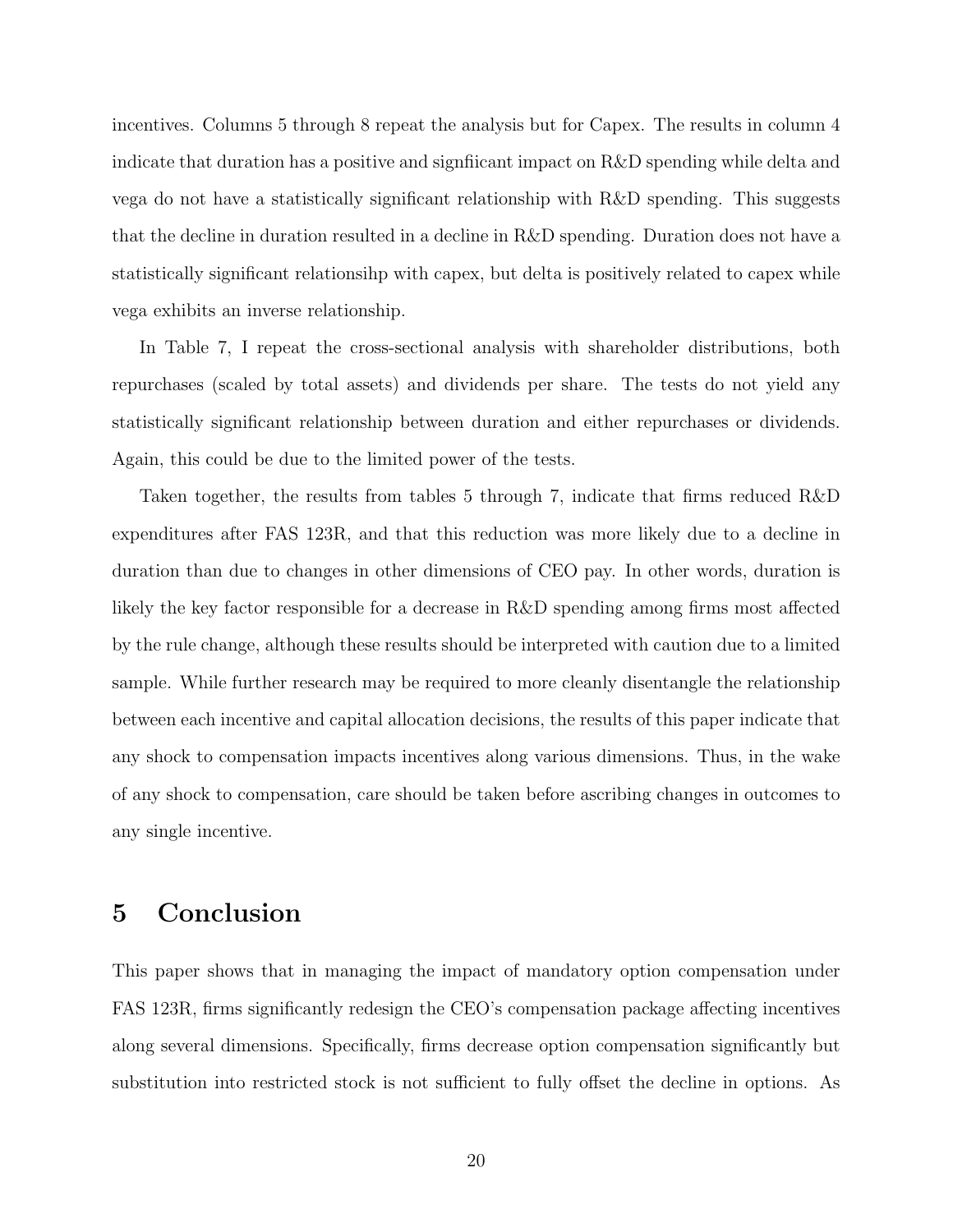a result, CEOs receive a lower proportion of equity compensation. Firms also decrease the vesting periods of option compensation. Together, these changes contribute to a significant decline in the duration of the CEO pay. These changes are most pronounced for firms with greater *ex-ante* reliance on option compensation and therefore greater exposer to the accounting impact of option expensing. While delta and vega also decline post-FAS 123R, they were not more likely to decline for firms most affected by the rule, suggesting that declines in these incentives were due to some other factor unrelated to mandated option expensing.

Changes in the level and duration of equity compensation have important implications for manager incentives to maximize the long-term interests of shareholders. Theory has long argued that equity compensation is an important tool to induce managers to act in the best interest of shareholders (Jensen and Murphy, 1990) and pay duration has been argued to be essential in mitigating managerial myopia (Manso, 2011; Gopalan et al., 2014). Consistent with theoretical predictions, I show that firms which decreased the duration of CEO pay reduce investment, particularly research and development expenditure. The findings of this paper suggest that changes in duration, not changes in vega or delta, are primarily responsible for observed changes in investment and innovation around FAS 123R. However, it remains a challenge to disentangle the relative importance of dimensions of CEO incentives, such as duration, delta, and vega. Future work may better disentangle the individual and dynamic effects of these dimensions of CEO pay.

The evidence in this paper supports the idea that changes in the accounting treatment of compensation are not merely cosmetic. These accounting costs affect the design of executive pay which in turn influences real activity. As accounting standards for employee compensation continue to evolve and compensation structures become more complex (Bettis, Bizjak, Coles, and Kalpaty, 2018), it's important to consider the impact of accounting standards not just on financial reporting but also on managerial incentives and subsequent corporate investment.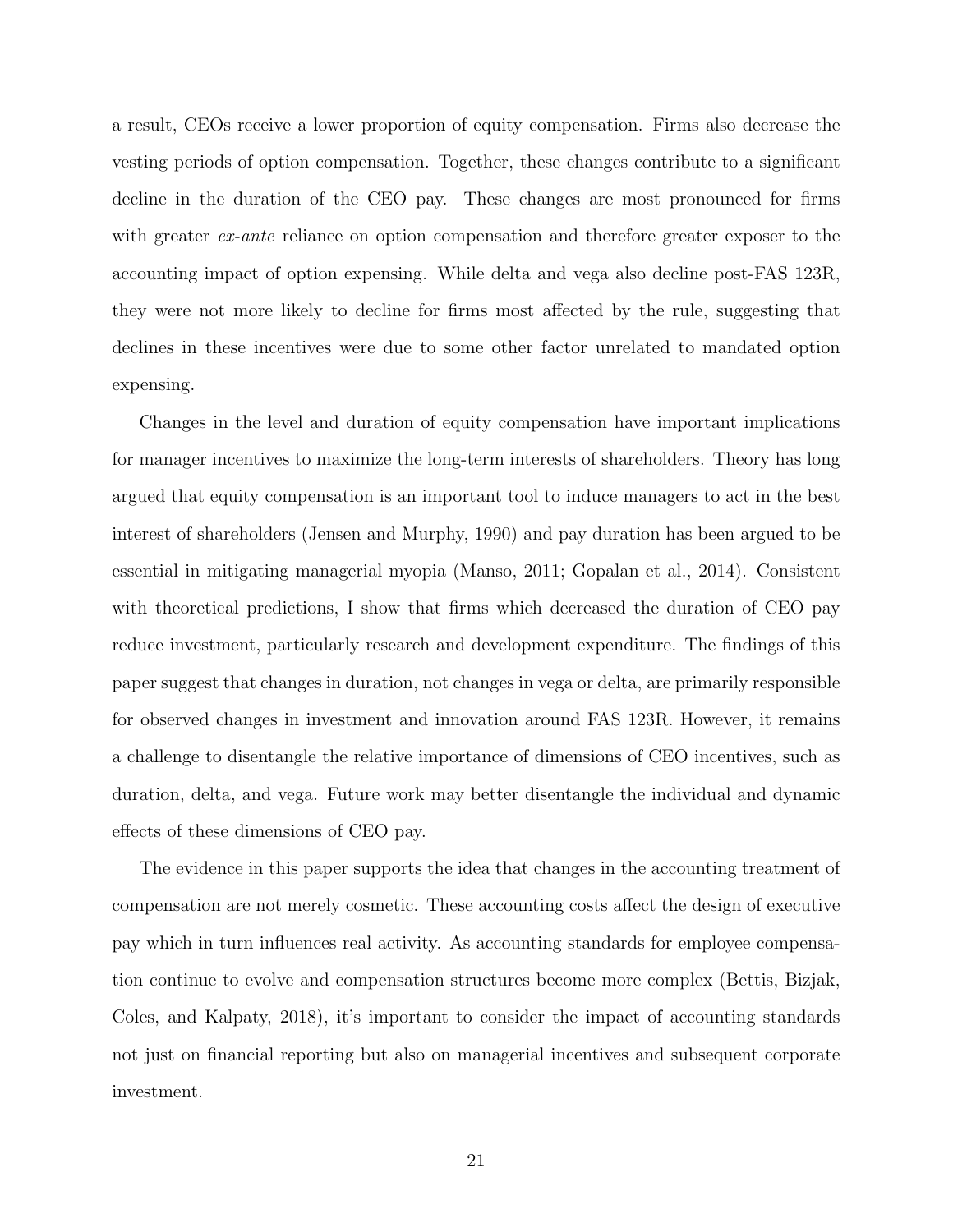# Appendix: Variable Definitions

| Total Compensation<br>The sum of the value of salary, bonus, options, restricted<br>stock, and other compensation awarded to the CEO during<br>the fiscal year (in \$000s). Source: Incentive Lab.<br>The amount of salary compensation (in \$000s) awarded to the<br>Salary<br>CEO during the fiscal year. Source: Incentive Lab<br>The amount of bonus compensation (in \$000s) awarded to the<br><b>Bonus</b><br>CEO during the fiscal year. Source: Incentive Lab<br>Option<br>The amount of option compensation (in \$000s) awarded to<br>the CEO during the fiscal year. Source: Incentive Lab<br>Stock<br>The amount of restricted stock compensation (in \$000s)<br>awarded to the CEO during the fiscal year. Source: Incentive<br>Lab<br>AllEquity<br>The sum of the value of option and restricted stock compen-<br>sation (in \$000s) awarded to the CEO during the fiscal year.<br>Source: Incentive Lab<br>Other<br>The value of all compensation awarded to the CEO during<br>the fiscal year (in \$000s) in excess of salary, bonus, options,<br>and restricted stock. Source: Incentive Lab<br>$Salary\%$<br>The value of salary compensation divided by total compen-<br>sation awarded to the CEO during the fiscal year. Source:<br>Incentive Lab<br>Bonus $%$<br>The value of bonus compensation divided by total compen- |
|------------------------------------------------------------------------------------------------------------------------------------------------------------------------------------------------------------------------------------------------------------------------------------------------------------------------------------------------------------------------------------------------------------------------------------------------------------------------------------------------------------------------------------------------------------------------------------------------------------------------------------------------------------------------------------------------------------------------------------------------------------------------------------------------------------------------------------------------------------------------------------------------------------------------------------------------------------------------------------------------------------------------------------------------------------------------------------------------------------------------------------------------------------------------------------------------------------------------------------------------------------------------------------------------------------------------------------------------|
|                                                                                                                                                                                                                                                                                                                                                                                                                                                                                                                                                                                                                                                                                                                                                                                                                                                                                                                                                                                                                                                                                                                                                                                                                                                                                                                                                |
|                                                                                                                                                                                                                                                                                                                                                                                                                                                                                                                                                                                                                                                                                                                                                                                                                                                                                                                                                                                                                                                                                                                                                                                                                                                                                                                                                |
|                                                                                                                                                                                                                                                                                                                                                                                                                                                                                                                                                                                                                                                                                                                                                                                                                                                                                                                                                                                                                                                                                                                                                                                                                                                                                                                                                |
|                                                                                                                                                                                                                                                                                                                                                                                                                                                                                                                                                                                                                                                                                                                                                                                                                                                                                                                                                                                                                                                                                                                                                                                                                                                                                                                                                |
|                                                                                                                                                                                                                                                                                                                                                                                                                                                                                                                                                                                                                                                                                                                                                                                                                                                                                                                                                                                                                                                                                                                                                                                                                                                                                                                                                |
|                                                                                                                                                                                                                                                                                                                                                                                                                                                                                                                                                                                                                                                                                                                                                                                                                                                                                                                                                                                                                                                                                                                                                                                                                                                                                                                                                |
|                                                                                                                                                                                                                                                                                                                                                                                                                                                                                                                                                                                                                                                                                                                                                                                                                                                                                                                                                                                                                                                                                                                                                                                                                                                                                                                                                |
|                                                                                                                                                                                                                                                                                                                                                                                                                                                                                                                                                                                                                                                                                                                                                                                                                                                                                                                                                                                                                                                                                                                                                                                                                                                                                                                                                |
|                                                                                                                                                                                                                                                                                                                                                                                                                                                                                                                                                                                                                                                                                                                                                                                                                                                                                                                                                                                                                                                                                                                                                                                                                                                                                                                                                |
|                                                                                                                                                                                                                                                                                                                                                                                                                                                                                                                                                                                                                                                                                                                                                                                                                                                                                                                                                                                                                                                                                                                                                                                                                                                                                                                                                |
|                                                                                                                                                                                                                                                                                                                                                                                                                                                                                                                                                                                                                                                                                                                                                                                                                                                                                                                                                                                                                                                                                                                                                                                                                                                                                                                                                |
|                                                                                                                                                                                                                                                                                                                                                                                                                                                                                                                                                                                                                                                                                                                                                                                                                                                                                                                                                                                                                                                                                                                                                                                                                                                                                                                                                |
|                                                                                                                                                                                                                                                                                                                                                                                                                                                                                                                                                                                                                                                                                                                                                                                                                                                                                                                                                                                                                                                                                                                                                                                                                                                                                                                                                |
|                                                                                                                                                                                                                                                                                                                                                                                                                                                                                                                                                                                                                                                                                                                                                                                                                                                                                                                                                                                                                                                                                                                                                                                                                                                                                                                                                |
|                                                                                                                                                                                                                                                                                                                                                                                                                                                                                                                                                                                                                                                                                                                                                                                                                                                                                                                                                                                                                                                                                                                                                                                                                                                                                                                                                |
|                                                                                                                                                                                                                                                                                                                                                                                                                                                                                                                                                                                                                                                                                                                                                                                                                                                                                                                                                                                                                                                                                                                                                                                                                                                                                                                                                |
|                                                                                                                                                                                                                                                                                                                                                                                                                                                                                                                                                                                                                                                                                                                                                                                                                                                                                                                                                                                                                                                                                                                                                                                                                                                                                                                                                |
|                                                                                                                                                                                                                                                                                                                                                                                                                                                                                                                                                                                                                                                                                                                                                                                                                                                                                                                                                                                                                                                                                                                                                                                                                                                                                                                                                |
| sation awarded to the CEO during the fiscal year. Source:                                                                                                                                                                                                                                                                                                                                                                                                                                                                                                                                                                                                                                                                                                                                                                                                                                                                                                                                                                                                                                                                                                                                                                                                                                                                                      |
| Incentive Lab                                                                                                                                                                                                                                                                                                                                                                                                                                                                                                                                                                                                                                                                                                                                                                                                                                                                                                                                                                                                                                                                                                                                                                                                                                                                                                                                  |
| Option $%$<br>The value of option compensation divided by total compen-                                                                                                                                                                                                                                                                                                                                                                                                                                                                                                                                                                                                                                                                                                                                                                                                                                                                                                                                                                                                                                                                                                                                                                                                                                                                        |
| sation awarded to the CEO during the fiscal year. Source:                                                                                                                                                                                                                                                                                                                                                                                                                                                                                                                                                                                                                                                                                                                                                                                                                                                                                                                                                                                                                                                                                                                                                                                                                                                                                      |
| Incentive Lab. Source: Incentive Lab                                                                                                                                                                                                                                                                                                                                                                                                                                                                                                                                                                                                                                                                                                                                                                                                                                                                                                                                                                                                                                                                                                                                                                                                                                                                                                           |
| Stock%<br>The value of restricted stock compensation divided by to-                                                                                                                                                                                                                                                                                                                                                                                                                                                                                                                                                                                                                                                                                                                                                                                                                                                                                                                                                                                                                                                                                                                                                                                                                                                                            |
| tal compensation awarded to the CEO during the fiscal year.                                                                                                                                                                                                                                                                                                                                                                                                                                                                                                                                                                                                                                                                                                                                                                                                                                                                                                                                                                                                                                                                                                                                                                                                                                                                                    |
| Source: Incentive Lab.                                                                                                                                                                                                                                                                                                                                                                                                                                                                                                                                                                                                                                                                                                                                                                                                                                                                                                                                                                                                                                                                                                                                                                                                                                                                                                                         |
| Other%<br>The value of other compensation (compensation exluding                                                                                                                                                                                                                                                                                                                                                                                                                                                                                                                                                                                                                                                                                                                                                                                                                                                                                                                                                                                                                                                                                                                                                                                                                                                                               |
| salary, bonus, options, and restricted stock) divided by to-                                                                                                                                                                                                                                                                                                                                                                                                                                                                                                                                                                                                                                                                                                                                                                                                                                                                                                                                                                                                                                                                                                                                                                                                                                                                                   |
| tal compensation awarded to the CEO during the fiscal year.<br>Source: Incentive Lab                                                                                                                                                                                                                                                                                                                                                                                                                                                                                                                                                                                                                                                                                                                                                                                                                                                                                                                                                                                                                                                                                                                                                                                                                                                           |
| The sum of the value of option compensation and restricted<br>AllEquity $%$                                                                                                                                                                                                                                                                                                                                                                                                                                                                                                                                                                                                                                                                                                                                                                                                                                                                                                                                                                                                                                                                                                                                                                                                                                                                    |
| stock compensation divided by total compensation awarded                                                                                                                                                                                                                                                                                                                                                                                                                                                                                                                                                                                                                                                                                                                                                                                                                                                                                                                                                                                                                                                                                                                                                                                                                                                                                       |
| to the CEO during the fiscal year. Source: Incentive Lab                                                                                                                                                                                                                                                                                                                                                                                                                                                                                                                                                                                                                                                                                                                                                                                                                                                                                                                                                                                                                                                                                                                                                                                                                                                                                       |

| Panel A: Compensation Variables |
|---------------------------------|
|---------------------------------|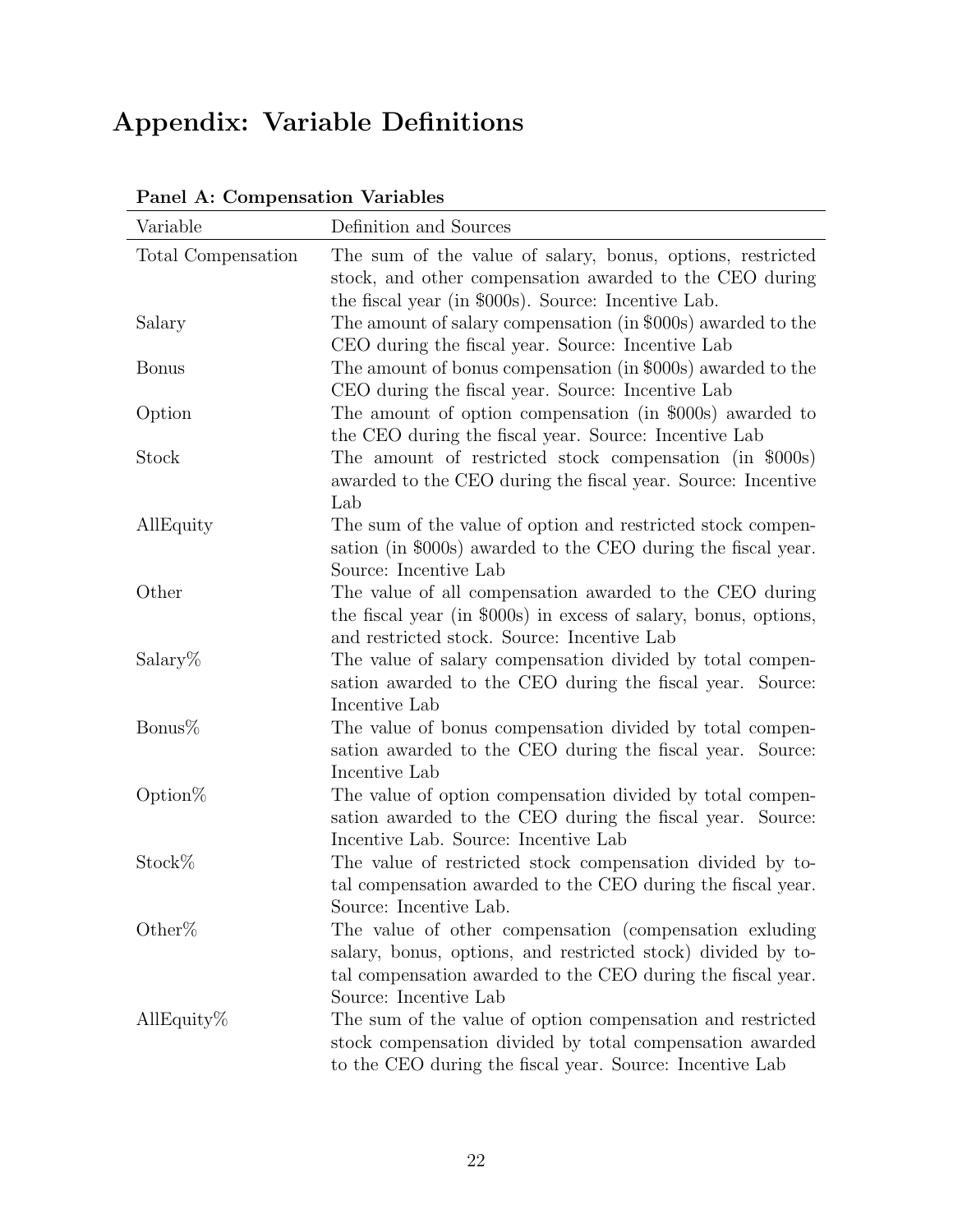| Ln(AIIEquity)                              | The natural log of the sum option and stock compensation<br>awarded to the CEO during the fiscal year. Source: Incentive                                                                                                                                          |
|--------------------------------------------|-------------------------------------------------------------------------------------------------------------------------------------------------------------------------------------------------------------------------------------------------------------------|
| Duration                                   | Lab<br>The value of each equity grant (option or restricted stock)<br>awarded to the CEO in year $t$ multiplied by the number of<br>years until the grant vests, summed over all grants and all                                                                   |
|                                            | divided by the value of total compensation awarded to the<br>CEO during the fiscal year (following Gopalan et al. 2014);                                                                                                                                          |
|                                            | this is equivalent to the weighted average vesting period where<br>salary and bonus compensation receive a weighting of zero.                                                                                                                                     |
|                                            | See equation (1). Source: Incentive Lab                                                                                                                                                                                                                           |
| $Ln(1+Delta)$                              | The natural log of one plus Delta, where Delta is equal to the                                                                                                                                                                                                    |
|                                            | dollar change in the CEO's compensation per each $1\%$ change<br>in the underlying firm's stock price. Source: Coles, Daniel,<br>and Naveen $(2006)^{11}$                                                                                                         |
| $Ln(1+Vega)$                               | The natural log of one plus Vega, where Vega is equal to the<br>dollar change in the CEO's compensation per each $1\%$ change<br>in the standard deviation of the underlying firm's stock price                                                                   |
|                                            | returns. Source: Coles, Daniel, and Naveen $(2006)^{11}$                                                                                                                                                                                                          |
| Equal-Weighted Aver-<br>age Vesting Period | The average vesting period of all equity grants (including both<br>options and restricted stock) awarded to the CEO during the<br>fiscal year. Source: Incentive Lab                                                                                              |
| Value-Weighted Aver-<br>age Vesing Period  | The weighted-average vesting period of all equity grants (in-<br>cluding both options and restricted stock) awarded to the<br>CEO during the fiscal year. Vesting periods for each grant<br>are weighted by their grant date fair value. Source: Incentive<br>Lab |

| Panel B: Investment and Shareholder Distribution Variables |  |  |  |
|------------------------------------------------------------|--|--|--|
|------------------------------------------------------------|--|--|--|

| Variable          | Definition and Sources (Compustat variable designations in<br>parentheses where applicable).                                                                |
|-------------------|-------------------------------------------------------------------------------------------------------------------------------------------------------------|
| $R&D/A$ ssets     | Research and development expense divided by total assets all<br>multiplied by 100. Variable is set to zero if missing. Source:<br>Compustat. $(100*XRD/AT)$ |
| Capex/Assets      | Capital expenditures divided by total assets all multiplied by<br>100. Source: Compustat. $(100^* \text{CAPX/AT})$                                          |
| $\rm Repo/Assets$ | Common equity repurchases divided by lagged total assets<br>all multiplied by 100. Source: Compustat. $(100*PRSTK -$<br>$PSTKRV$ all over lagged $AT$ )     |
| <b>DPS</b>        | Dividends per share. Source: Compustat (DVPSX_F)                                                                                                            |

 $11$ At the time of this draft, these data are generously provided by Lalitha Naveen on her website: http://sites.temple.edu/lnaveen/data/. See also Core and Guay (2002).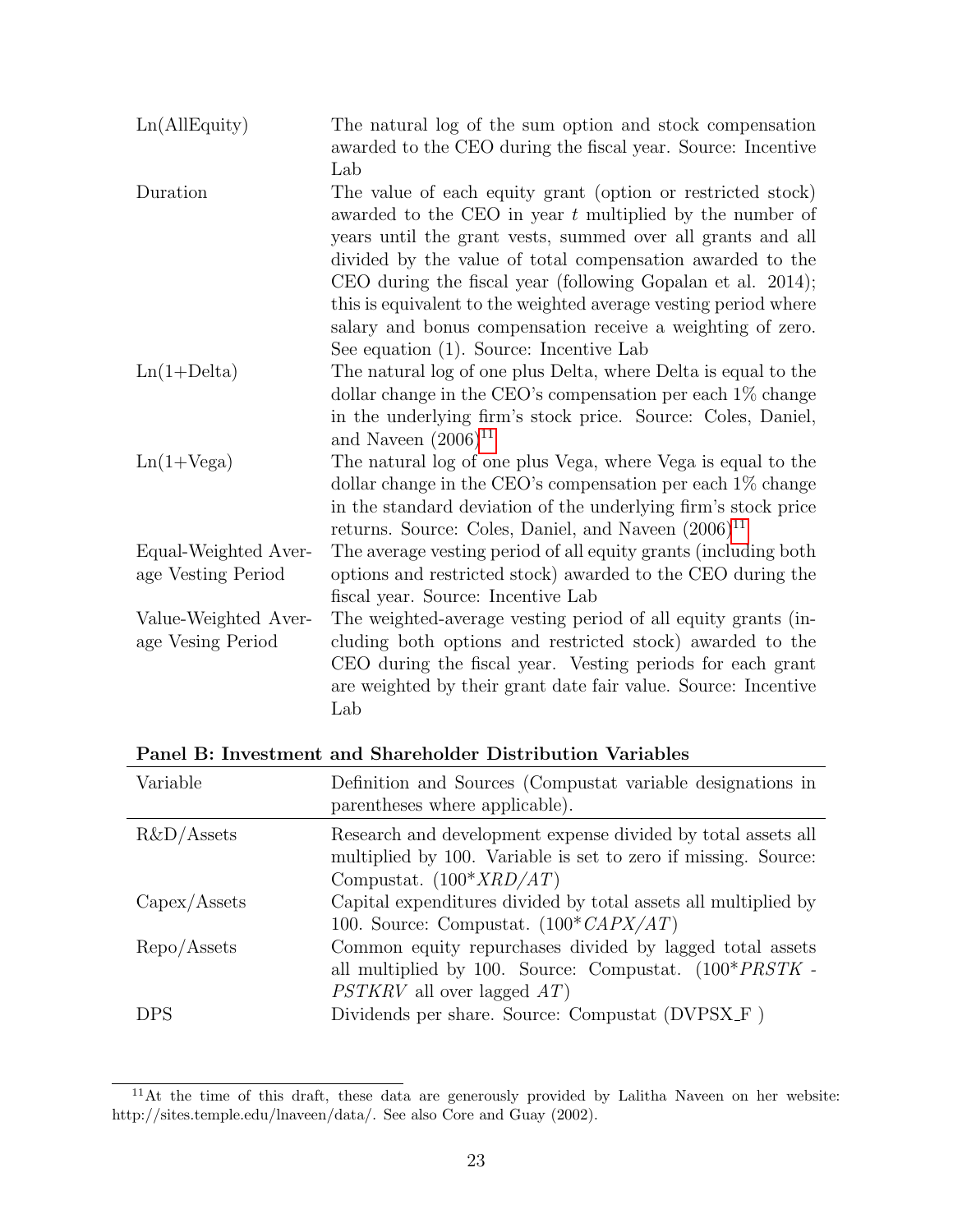| Variable            | Definition and Sources (Compustat variable designations in<br>parentheses where applicable)                                                                                                                                                                                                                                                                                                    |
|---------------------|------------------------------------------------------------------------------------------------------------------------------------------------------------------------------------------------------------------------------------------------------------------------------------------------------------------------------------------------------------------------------------------------|
| HighExposure        | An indicator equal to 1 for firms with above-median perceived<br>accounting costs, calculated as the average fair value of the pro<br>forma option expense (deflated by fully diluted shares used to<br>calculate earnings per share; CSHFD in Compustat) the com-<br>pany reported in the pre-FAS 123R period (2002-2004), and<br>is set to zero otherwise. Source: Incentive Lab, Compustat. |
| Post                | Indicator variable equal to one for fiscal years after 2005 (i.e.<br>for years 2006-2008) and equal to zero otherwise.                                                                                                                                                                                                                                                                         |
| Ln(A <sub>s</sub> ) | The natural log of total assets (in \$ millions). Source: Com-<br>pustat $(Ln(AT))$                                                                                                                                                                                                                                                                                                            |
| Ln(Sales)           | The natural log of sales (in \$ millions). Source: Compustat<br>(Ln(SALE))                                                                                                                                                                                                                                                                                                                     |
| Ln(Tenure)          | The natural log of one plus the number of days since the CEO<br>was appointed to his position as of the beginning of the fiscal<br>year. Source: ExecuComp                                                                                                                                                                                                                                     |
| Cash Compensation   | The sum of all cash compensation (salary plus bonus) awarded<br>to the CEO during the fiscal year. Source: Incentive Lab                                                                                                                                                                                                                                                                       |
| Ln(PPE/EMP)         | The natural log of net property, plant and equipment di-<br>vided by the number of employees. Source: Compustat<br>(Ln(PPENT/EMP))                                                                                                                                                                                                                                                             |
| Tobin's $Q$         | Total assets plus the market value of equity minus the book<br>value of equity all divided by total assets. Source: Compustat<br>$((AT+PRCC\_FCSHO-CEQ)/AT)$                                                                                                                                                                                                                                   |
| Inst. Ownership     | The percentage of stock held by institutions. Source: Thom-<br>son Reuters Institutional Holdings (form 13F) database.                                                                                                                                                                                                                                                                         |
| <b>HHI</b>          | The Herfindahl Index, based on annual sales by 2-digit SIC<br>industries. Source: Compustat                                                                                                                                                                                                                                                                                                    |
| HHI <sup>2</sup>    | The square of the Herfindahl Index. Source: Compustat                                                                                                                                                                                                                                                                                                                                          |

Panel C: Controls<sup>[12](#page-0-0)</sup>

 $12$  Note that controls in all regressions are lagged.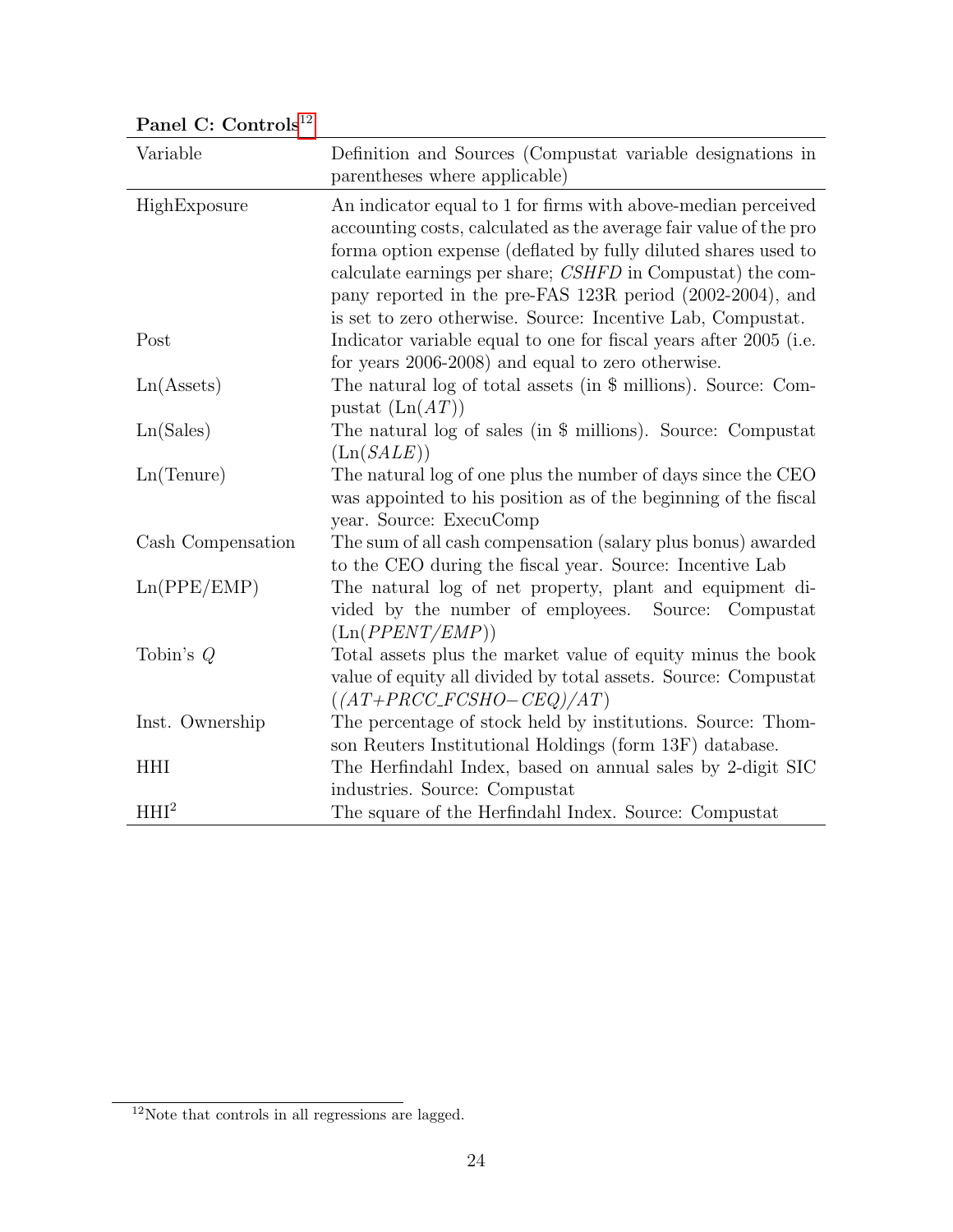# References

- Bebchuk, Lucian A. and Jesse M. Fried (2010). Paying For Long-Term Performance. University of Pennsylvania Law Review 158, 1915–60.
- Bettis, J. Carr, John Bizjak, Jeffrey L. Coles, and Swaminathan Kalpathy (2018). Performancevesting provisions in executive compensation. Journal of Accounting and Economics 66, 194–221.
- Burgstahler, David and Ilia Dichev (1997). Earnings Management to Avoid Earnings Decreases and Losses. Journal of Accounting and Economics 24, 99–126.
- Carter, Mary Ellen, Luann J. Lynch, and ˙Irem Tuna (2007). The Role of Accounting in the Design of CEO Equity Compensation. The Accounting Review 82, 327–357.
- Coles, Jeffrey L., Naveen D. Daniel, and Lalitha Naveen (2006). Managerial incentives and risk-taking. Journal of Financial Economics 79, 431–468.
- Core, John E. and Wayne Guay (1999). The Use of Equity Grants to Manage Optimal Equity Incentive Levels. Journal of Accounting and Economics 28, 151–184.
- Core, John E. and Wayne Guay (2002). Estimating the Value of Employee Stock Option Portfolios and Their Sensitivities to Price and Volatility. Journal of Accounting Research 40, 613–630.
- Dechow, Patricia M. and Douglas J. Skinner (2000). Earnings Management: Reconciling the Views of Accounting Academics, Practitioners, and Regulators. Accounting Horizons 14, 235–250.
- Dechow, Patricia M. and Richard G. Sloan (1991). Executive Incentives and the Horizon Problem: An Empirical Investigation. *Journal of Accounting and Economics* 14, 51–89.
- Dechow, Patricia M., Richard G. Sloan, and Amy P. Sweeney (1995). Detecting Earnings Management. The Accounting Review 70, 193–225.
- Ferri, Fabrizio and Nan Li (2020). Does Option-Based Compensation Affect Payout Policy? Evidence from FAS 123R. Journal of Financial and Quantitative Analysis 55, 291–329.
- Fields, Thomas D., Thomas Z. Lys, and Linda Vincent (2001). Empirical Research on Accounting Choice. Journal of Accounting and Economics 31, 255–307.
- Fuller, Joseph and Michael C. Jensen (2002). Just Say No to Wall Street: Putting a Stop to the Earnings Game. Journal of Applied Corporate Finance 14, 41–46.
- Gopalan, Radhakrishnan, Todd Milbourn, Fenghua Song, and Anjan Thakor (2014). Duration of Executive Compensation. Journal of Finance 69, 2777–2817.
- Graham, John R., Campbell R. Harvey, and Shiva Rajgopal (2005). The economic implications of financial reporting. Journal of Accounting and Economics 40, 3–73.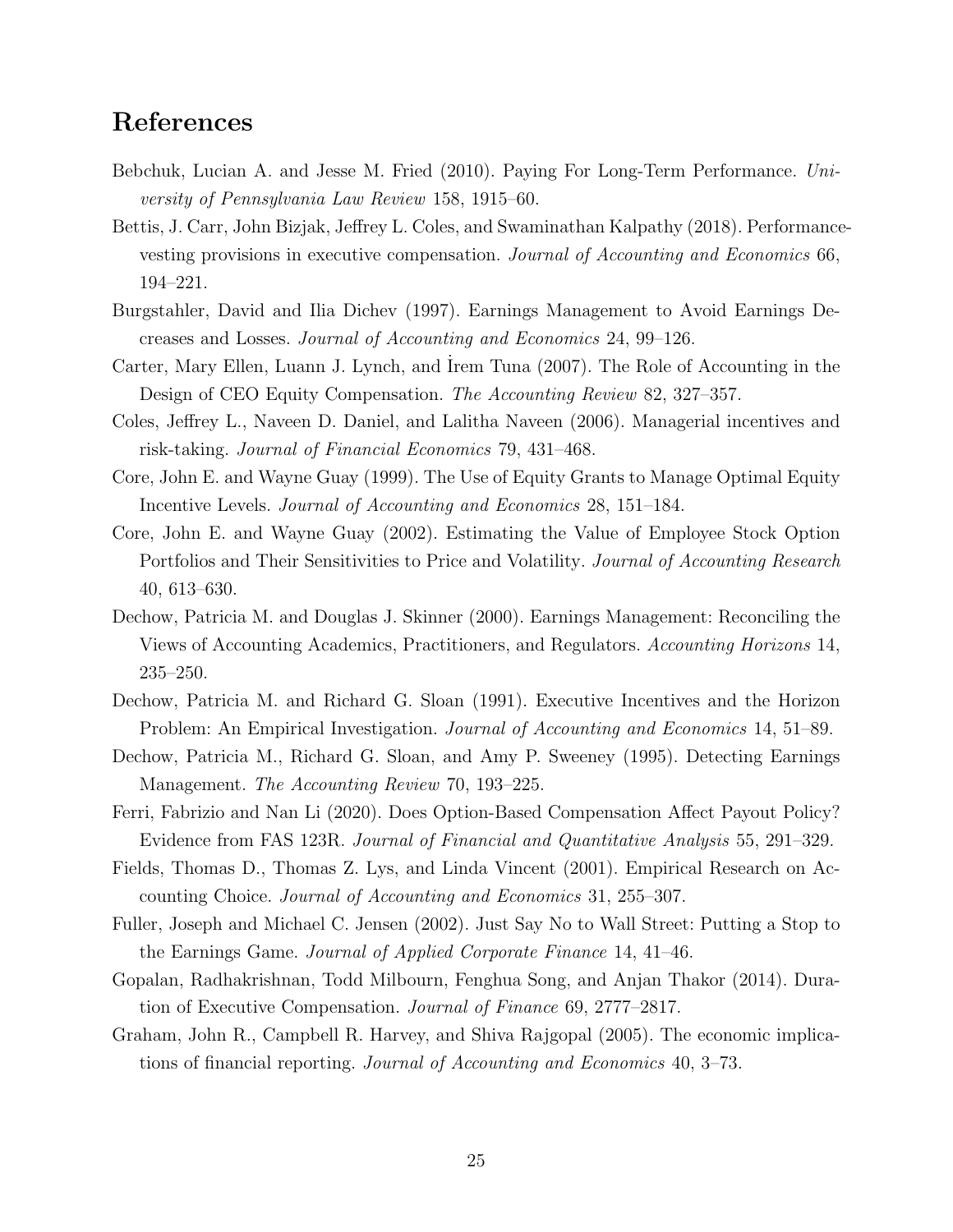- Guay, Wayne (1999). The Sensitivity of CEO Wealth to Equity Risk: An Analysis of the Magnitude and Determinants. Journal of Financial Economics 53, 43-71.
- Guay, Wayne, S. P. Kothari, and Richard Sloan (2003). Accounting for Employee Stock Options. American Economic Review 93, 405–409.
- Hayes, Rachel M., Michael Lemmon, and Mingming Qiu (2012). Stock options and managerial incentives for risk taking: Evidence from FAS 123R. Journal of Financial Economics 105, 174–190.
- Healy, Paul M. and James M. Wahlen (1999). A Review of the Earnings Management Literature and its Implications for Standard Setting. Accounting Horizons 13, 365–383.
- Holmstrom, Bengt (1979). Moral Hazard and Observability. Bell Journal of Economics 10, 74–91.
- Jensen, Michael C. (1986). Agency Costs of Free Cash Flow, Corporate Finance, and Takeovers. American Economic Review 76, 323–329.
- Jensen, Michael C. and Kevin J. Murphy (1990). Performance pay and top-management incentives. Journal of Political Economy 98, 225–264.
- Ladika, Tomislav and Zacharias Sautner (2020). Managerial Short-Termism and Investment: Evidence from Accelerated Option Vesting. Review of Finance 24, 305–344.
- Leuz, Christian, Dhananjay Nanda, and Peter D. Wysocki (2003). Earnings Management and Investor Protection: An International Comparison. Journal of Financial Economics 69, 505–527.
- Manso, Gustavo (2011). Motivating Innovation. Journal of Finance 66, 1823–60.
- Mao, Connie X. and Chi Zhang (2018). Managerial Risk-Taking Incentive and Firm Innovation: Evidence from FAS 123R. Journal of Financial and Quantitative Analysis 53, 867–898.
- Prendergast, Canice (2000). What Trade-off of Risk and Incentives? American Economic Review 90, 421–425.
- Skantz, Terrance R. (2012). CEO Pay, Managerial Power, and SFAS 123(R). The Accounting Review 87, 2151–2179.
- Stein, Jeremy C. (1988). Takeover Threats and Managerial Myopia. Journal of Political Economy 96, 61–80.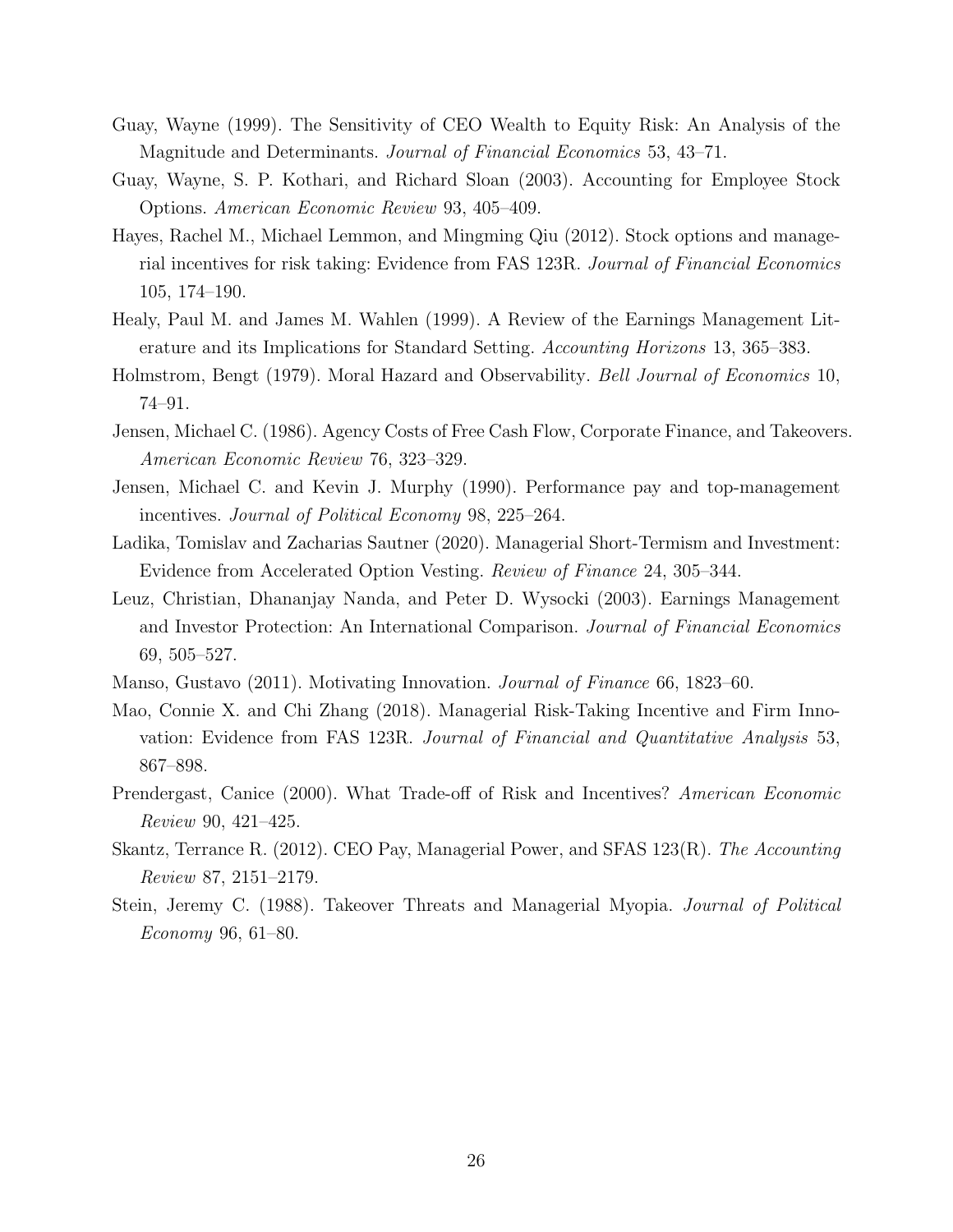## Table 1: Summary Statistics

This table reports descriptive statistics for the sample of firms covered in the Incentive Lab database for fiscal years 2002-2008, excluding 2005, the year FAS 123R was implemented. Reported are number of observations along with the mean, median, and  $25^{th}$  and  $75^{th}$  percentile values. Total Compensation is the sum of Salary, Bonus, Option, Stock, and Other compensation. Salary%, Bonus%, Option%, Stock%, and Othe%r represent each component's proportion to Total Compensation. All other variables are defined in the appendix.

| Sample Period: 2002-2008, excluding 2005 |       |         |           |          |           |  |  |  |
|------------------------------------------|-------|---------|-----------|----------|-----------|--|--|--|
|                                          | N     | Mean    | 25th Pctl | Median   | 75th Pctl |  |  |  |
| Levels of CEO Compensation (in \$000s)   |       |         |           |          |           |  |  |  |
| Total Compensation                       | 2,547 | 5,706.2 | 1,958.3   | 3,621.2  | 6,581.5   |  |  |  |
| Salary                                   | 2,547 | 842.6   | 568.8     | 807.5    | 1,004.8   |  |  |  |
| <b>Bonus</b>                             | 2,547 | 1,028.6 | 0.0       | 462.0    | 1,200.0   |  |  |  |
| Option                                   | 2,547 | 1,882.9 | 0.0       | 623.0    | 2,438.5   |  |  |  |
| Stock                                    | 2,547 | 1,711.4 | 0.0       | 248.4    | 1,746.0   |  |  |  |
| Other                                    | 2,547 | 240.8   | 14.1      | 59.2     | 204.6     |  |  |  |
| Percentage of CEO Compensation           |       |         |           |          |           |  |  |  |
| Salary $%$                               | 2,547 | 27.3    | 13.1      | 21.9     | 34.4      |  |  |  |
| Bonus%                                   | 2,547 | 17.8    | 0.0       | 14.1     | $29.2\,$  |  |  |  |
| Option $%$                               | 2,547 | 27.6    | 0.0       | 23.7     | 49.6      |  |  |  |
| Stock%                                   | 2,547 | 22.4    | 0.0       | 11.6     | 41.5      |  |  |  |
| Other%                                   | 2,547 | 4.9     | 0.5       | 1.7      | $5.0\,$   |  |  |  |
| <b>Compensation Incentives</b>           |       |         |           |          |           |  |  |  |
| Duration (in years)                      | 2,547 | 1.21    | 0.68      | 1.18     | 1.64      |  |  |  |
| Delta (in $$000s)$                       | 1,961 | 1,234.8 | 175.1     | 374.8    | 885.4     |  |  |  |
| Vega (in $$000s)$                        | 2,003 | 280.0   | 58.1      | 145.0    | 321.2     |  |  |  |
| <b>Other Variables</b>                   |       |         |           |          |           |  |  |  |
| Sales (in $$mm)$ )                       | 2,547 | 9,632.4 | 1,148.9   | 2,783.3  | 7,953.9   |  |  |  |
| PPE per Employee (in \$000s)             | 2,547 | 400.7   | 26.2      | 53.5     | 143.3     |  |  |  |
| $R&D/A$ ssets                            | 2,547 | 3.52    | 0.00      | $0.15\,$ | 3.55      |  |  |  |
| Tobin's $Q$                              | 2,547 | 1.98    | 1.27      | 1.62     | 2.21      |  |  |  |
| CEO Tenure (in days)                     | 2,547 | 2,871   | 1,031     | 1,978    | 3,651     |  |  |  |
| Inst. Ownership $(\%)$                   | 2,547 | 71.1    | 62.1      | 76.7     | 87.2      |  |  |  |
|                                          |       |         |           |          |           |  |  |  |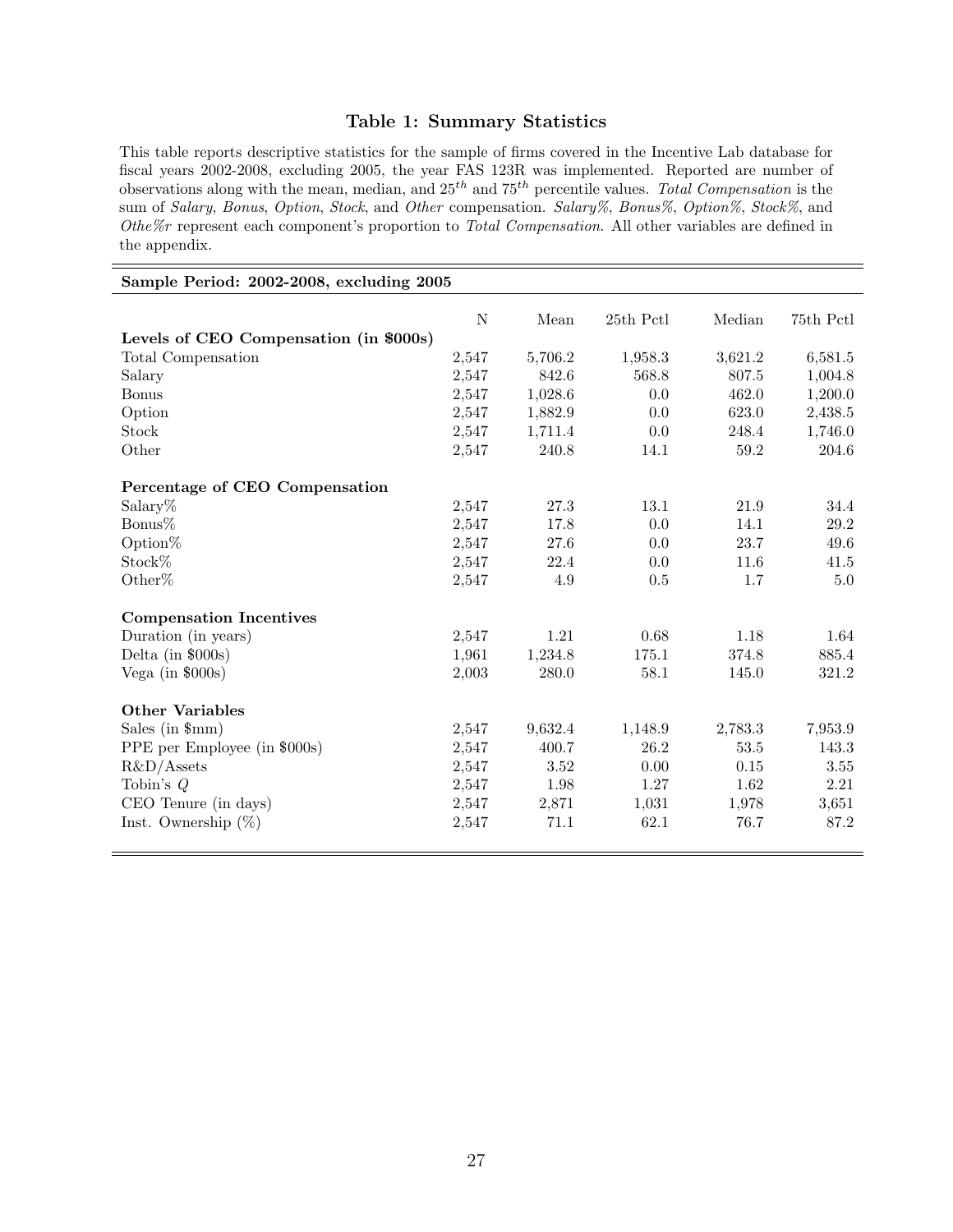#### Table 2: Changes in Composition of CEO Pay in Response to FAS 123R

This table presents difference-in-differences estimates of the effect of mandated option expensing on various components of CEO compensation.The sample includes firm-year compensation data for 2002-2008, excluding 2005. The dependent variables in columns (1)-(6) are expressed as percentages of total compensation, while the dependent variables in column (7) is the log of the nominal level of equity compensation (optionplus stock compensation). The explanatory variable of interest is the interaction  $HighExposure*Post$ , where  $HighExposure$  captures firms' ex-ante reliance on option compensation and is an indicator equal to one for firms with <sup>a</sup> pro forma option expense that is above the sample median inthe pre-FAS 123R period (2002-2004), and zero otherwise; *Post* is an indicator equal to one for fiscal years 2006-2008, and zero otherwise. All controls are lagged one year and are defined in the appendix. T-Statistics based on robust standard errors are reported in parentheses. Statisticalsignificance is denoted at the  $1\%$  (\*\*\*),  $5\%$  (\*\*), and  $10\%$  (\*) levels.

|                     | (1)         | (2)        | $\left( 3\right)$ | $\left( 4\right)$ | (5)         | (6)         | (7)           |
|---------------------|-------------|------------|-------------------|-------------------|-------------|-------------|---------------|
|                     | Option $%$  | Stock%     | AllEquity $%$     | $Salary\%$        | Bonus%      | Other $%$   | Ln(AIIEquity) |
| HighExposure*Post   | $-0.302***$ | $0.109***$ | $-0.194***$       | $0.065***$        | $0.136***$  | $-0.007$    | $-2.366***$   |
|                     | $(-10.21)$  | (3.88)     | $(-6.36)$         | (3.14)            | (6.75)      | $(-0.57)$   | $(-4.34)$     |
| Post                | $0.155***$  | $-0.016$   | $0.139***$        | 0.009             | $-0.182***$ | $0.034***$  | $1.032***$    |
|                     | (10.47)     | $(-1.01)$  | (8.14)            | (0.75)            | $(-16.35)$  | (5.11)      | (3.15)        |
| HighExposure        | 0.098       | 0.146      | $0.244**$         | 0.011             | $-0.146**$  | $-0.108***$ | 1.734         |
|                     | (1.17)      | (1.22)     | (1.98)            | (0.12)            | $(-2.25)$   | $(-3.37)$   | (1.44)        |
| Ln(A <sub>s</sub> ) | $-0.003$    | $-0.009$   | $-0.012**$        | $0.014***$        | $-0.005$    | 0.003       | $-0.168$      |
|                     | $(-0.66)$   | $(-1.56)$  | $(-2.05)$         | (2.72)            | $(-1.36)$   | (0.99)      | $(-1.64)$     |
| Ln(Tenure)          | 0.002       | 0.000      | 0.002             | $-0.003$          | $-0.001$    | $0.002*$    | 0.059         |
|                     | (0.66)      | (0.15)     | (0.67)            | $(-1.31)$         | $(-0.53)$   | (1.72)      | (1.03)        |
| Cash Compensation   | $-0.000$    | 0.000      | $-0.000$          | $-0.000$          | $0.000***$  | $-0.000**$  | 0.000         |
|                     | $(-1.42)$   | (0.45)     | $(-1.14)$         | $(-1.47)$         | (2.69)      | $(-2.01)$   | (0.54)        |
| Firm Fixed Effects  | Yes         | Yes        | Yes               | Yes               | Yes         | Yes         | Yes           |
| $\boldsymbol{N}$    | 2,547       | 2,547      | 2,547             | 2,547             | 2,547       | 2,547       | 2,547         |
| adj. $R^2$          | 0.509       | 0.400      | 0.374             | 0.427             | 0.403       | 0.343       | 0.343         |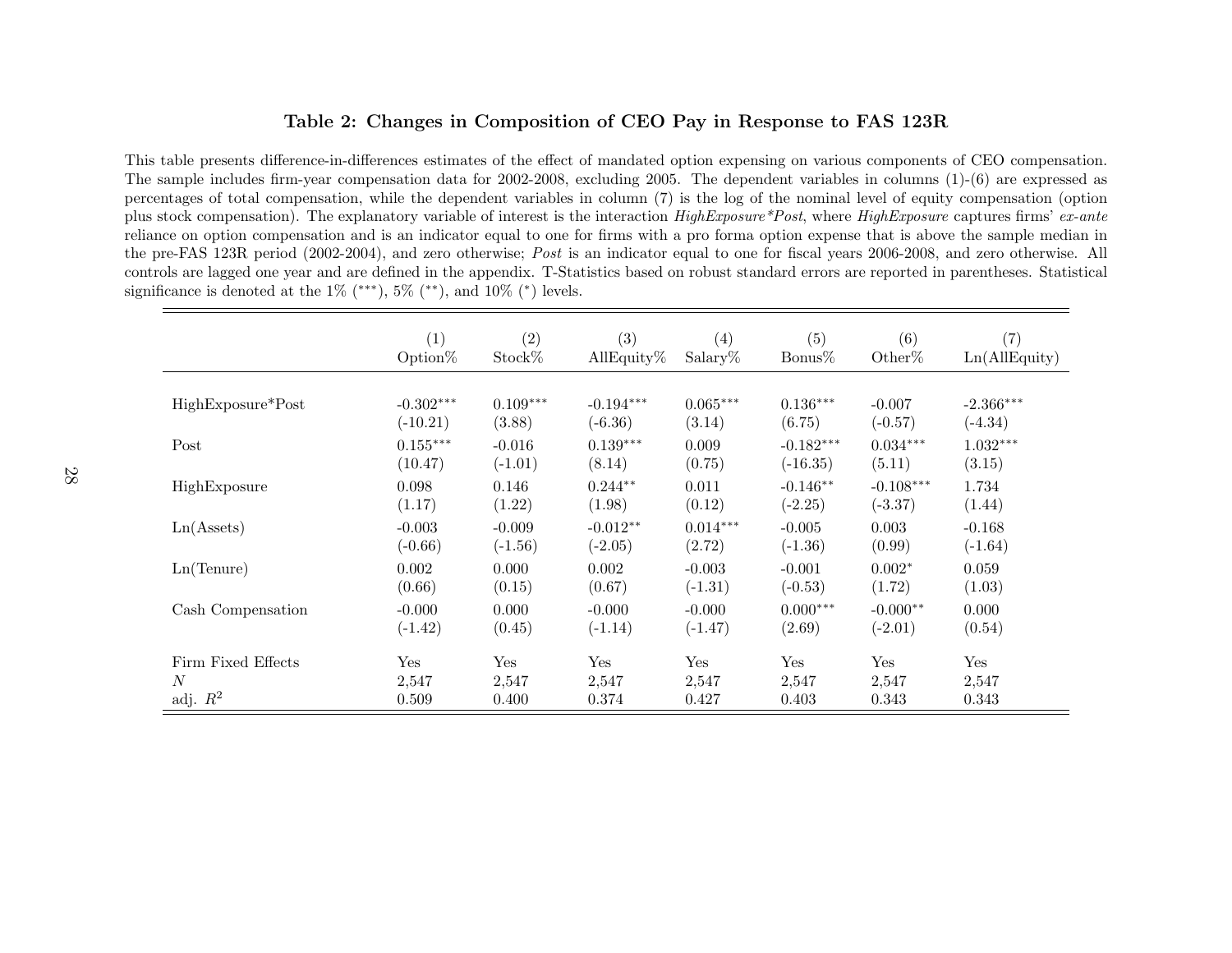#### Table 3: Changes in Equity Grant Vesting Periods

This table presents difference-in-differences estimates of the effect of mandated option expensing on the vesting periods of stock and option grants. The sample includes firm-year compensation data for 2002- 2008, excluding 2005. The dependent variables in columns (1)-(3) are calculated as the simple average of the grant vesting periods for the firm-year, while the dependent variables in columns (4)-(6) is the weighted average of the grant vesting periods for the firm year, where the vesting periods are weighted by the value of the grant relative to the sum of the value of all grants for the firm-year. The explanatory variable of interest is the interaction  $HighExposure*Post$ , where  $HighExposure$  captures firms' ex-ante reliance on option compensation and is an indicator equal to one for firms with a pro forma option expense that is above the sample median in the pre-FAS 123R period (2002-2004), and zero otherwise; Post is an indicator equal to one for fiscal years 2006-2008, and zero otherwise. All controls are lagged one year and are defined in the appendix. T-Statistics based on robust standard errors are reported in parentheses. Statistical significance is denoted at the  $1\%$  (\*\*\*),  $5\%$  (\*\*), and  $10\%$  (\*) levels.

|                     |            | Equal-Weighted<br>Average Vesting Period |             |            | Value-Weighted<br>Average Vesting Period |             |  |  |
|---------------------|------------|------------------------------------------|-------------|------------|------------------------------------------|-------------|--|--|
|                     | (1)        | (2)                                      | (3)         | (4)        | (5)                                      | (6)         |  |  |
|                     | All        | Stock                                    | Option      | All        | Stock                                    | Option      |  |  |
|                     | Grants     | Grants                                   | Grants      | Grants     | Grants                                   | Grants      |  |  |
| HighExposure*Post   | 0.089      | $0.522***$                               | $-0.501***$ | $-0.241$   | $1.088***$                               | $-1.607***$ |  |  |
|                     | (0.55)     | (3.36)                                   | $(-2.72)$   | $(-1.37)$  | (4.33)                                   | $(-7.91)$   |  |  |
| Post                | $-0.109$   | 0.063                                    | $-0.332***$ | $0.285***$ | $-0.129$                                 | $1.019***$  |  |  |
|                     | $(-1.21)$  | (0.69)                                   | $(-3.50)$   | (2.68)     | $(-1.00)$                                | (8.67)      |  |  |
| HighExposure        | $1.312***$ | 0.311                                    | 0.711       | $2.021***$ | $-1.092$                                 | $2.484***$  |  |  |
|                     | (2.95)     | (0.27)                                   | (0.72)      | (4.15)     | $(-0.62)$                                | (6.47)      |  |  |
| Ln(A <sub>s</sub> ) | $-0.005$   | $-0.015$                                 | 0.025       | $-0.046$   | $-0.039$                                 | 0.001       |  |  |
|                     | $(-0.14)$  | $(-0.61)$                                | (0.68)      | $(-1.28)$  | $(-1.09)$                                | (0.02)      |  |  |
| Ln(Tenure)          | 0.001      | 0.001                                    | 0.003       | 0.003      | $-0.003$                                 | 0.008       |  |  |
|                     | (0.09)     | (0.05)                                   | (0.17)      | (0.16)     | $(-0.14)$                                | (0.39)      |  |  |
| Cash Compensation   | 0.000      | 0.000                                    | 0.000       | 0.000      | $-0.000$                                 | $-0.000$    |  |  |
|                     | (0.73)     | (0.02)                                   | (0.27)      | (0.25)     | $(-0.24)$                                | $(-1.36)$   |  |  |
| Firm Fixed Effects  | Yes        | Yes                                      | Yes         | Yes        | Yes                                      | Yes         |  |  |
| N                   | 2,547      | 2,547                                    | 2,547       | 2,547      | 2,547                                    | 2,547       |  |  |
| adj. $R^2$          | 0.438      | 0.424                                    | 0.476       | 0.431      | 0.407                                    | 0.502       |  |  |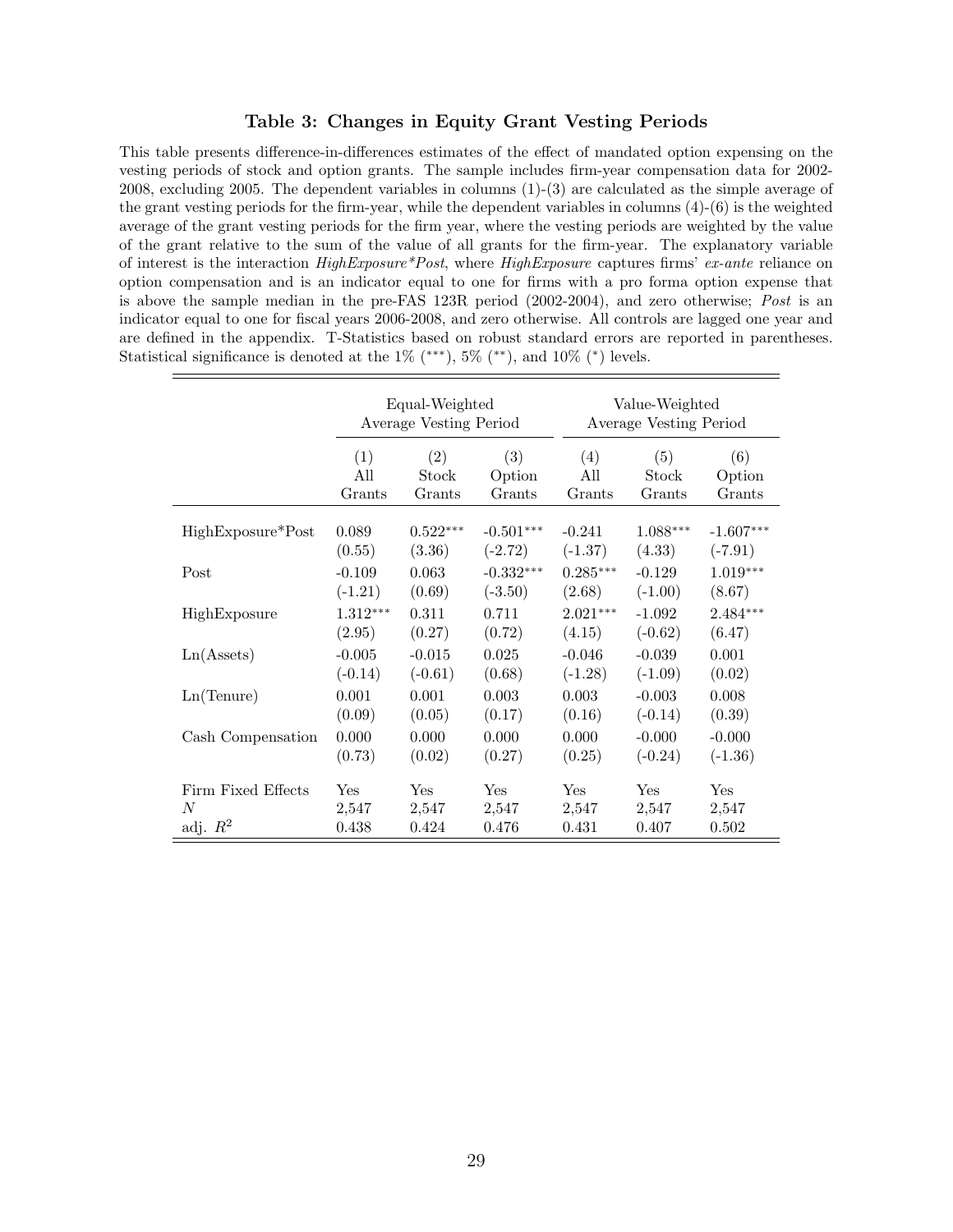#### Table 4: Changes in CEO Compensation Incentives

This table presents difference-in-differences estimates of the effect of mandated option expensing on the duration, delta, and vega of CEO compensation. The sample includes firm-year compensation data for 2002-2008, excluding 2005. The explanatory variable of interest in columns(1)-(3) is the interaction  $HighExposure *Post$ , where  $HighExposure$  captures firms'  $ex$ -ante reliance on option compensation and is an indicator equal to one for firms with <sup>a</sup> pro forma option expense that is above the sample median in the pre-FAS 123R period (2002-2004), and zero otherwise;Post is an indicator equal to one for fiscal years 2006-2008, and zero otherwise. Regressions in columns (4)-(6) are not difference-in-differences regressions but rather estimate the difference between pre- and post-FAS periods only (i.e. the overall difference independent of the effect of mandated option expensing). All controls are lagged one year and are defined in the appendix. T-Statistics based on robust standard errors arereported in parentheses. Statistical significance is denoted at the  $1\%$  (\*\*\*),  $5\%$  (\*\*), and  $10\%$  (\*) levels.

|                     | (1)                     | $\left( 2\right)$     | (3)                  | (4)       | (5)           | (6)          |
|---------------------|-------------------------|-----------------------|----------------------|-----------|---------------|--------------|
|                     | Duration                | $Ln(1+Delta)$         | $Ln(1+Vega)$         | Duration  | $Ln(1+Delta)$ | $Ln(1+Vega)$ |
| HighExposure*Post   | $-0.190**$<br>$(-2.11)$ | $-0.025$<br>$(-0.18)$ | 0.228<br>(1.59)      |           |               |              |
| Post                | 0.064                   | $-0.377***$           | $-0.533***$          | 0.015     | $-0.418***$   | $-0.503***$  |
|                     | (1.24)                  | $(-5.31)$             | $(-6.82)$            | (0.36)    | $(-6.09)$     | $(-7.21)$    |
| HighExposure        | $0.775***$<br>(2.62)    | $4.564***$<br>(6.12)  | $3.488***$<br>(3.88) |           |               |              |
| Ln(A <sub>s</sub> ) | $-0.025$                | $-0.011$              | 0.055                | $-0.022$  | 0.051         | 0.103        |
|                     | $(-1.59)$               | $(-0.17)$             | (0.62)               | $(-1.42)$ | (0.64)        | (1.11)       |
| Ln(Tenure)          | 0.007                   | $0.081***$            | $0.037***$           | 0.006     | $0.079***$    | $0.037***$   |
|                     | (0.72)                  | (5.43)                | (2.66)               | (0.56)    | (5.24)        | (2.64)       |
| Cash Compensation   | 0.000                   | $0.000***$            | $0.000**$            | 0.000     | $0.000***$    | $0.000**$    |
|                     | (0.39)                  | (4.44)                | (2.30)               | (0.17)    | (4.38)        | (2.45)       |
| Firm Fixed Effects  | Yes                     | Yes                   | Yes                  | Yes       | Yes           | Yes          |
| N                   | 2,547                   | 1,961                 | 2,003                | 2,547     | 1,961         | 2,003        |
| adj. $R^2$          | 0.346                   | 0.675                 | 0.716                | 0.345     | 0.670         | 0.713        |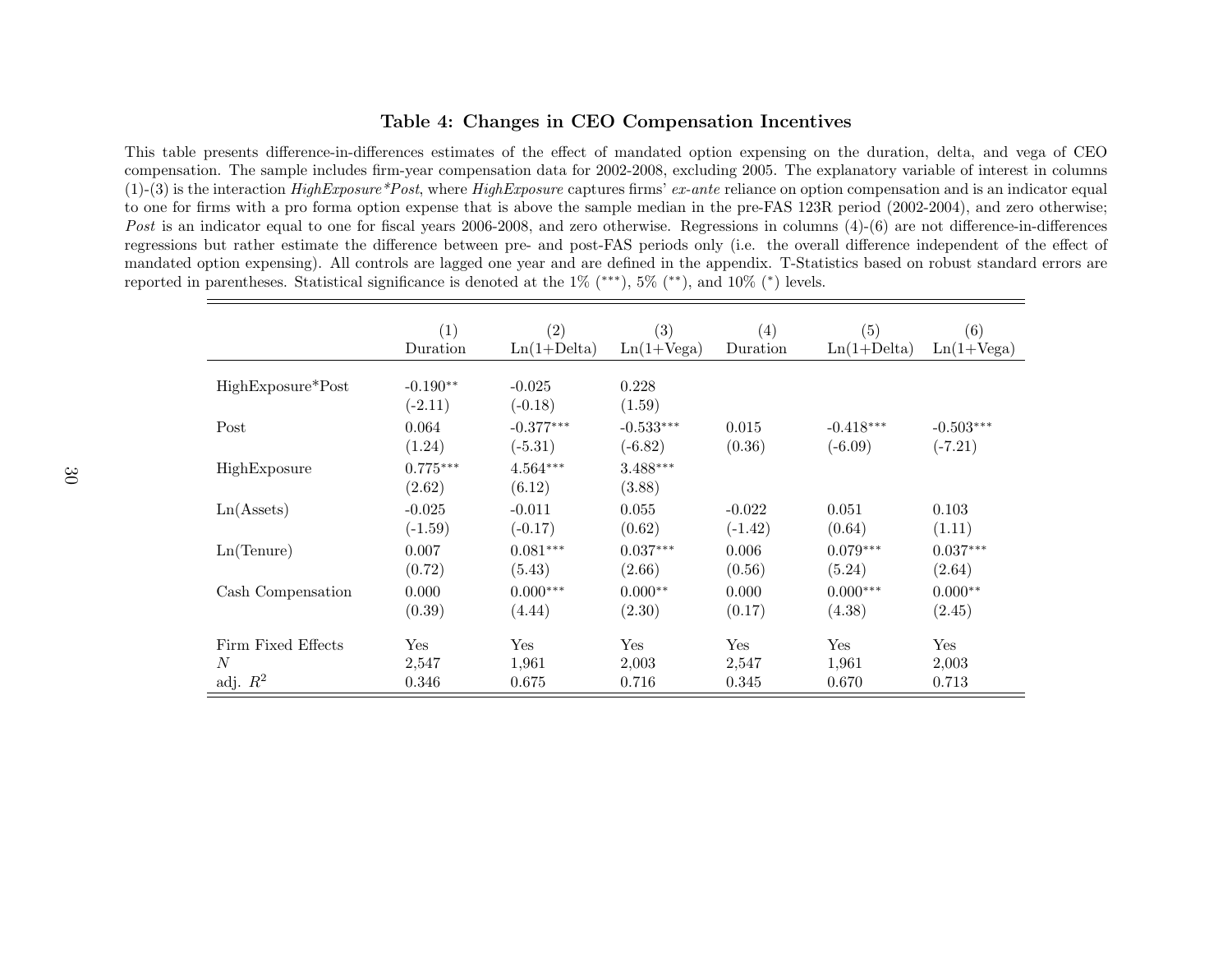#### Table 5: Changes in Investment and Distributions

This table presents difference-in-differences estimates of the effect of mandated option expensing on corporate investment and shareholder distributions. The sample includes firm-year observations for 2002-2008, excluding 2005. The explanatory variable of interest is the interaction  $HighExposure*Post$ , where  $HighEx$ posure captures firms' ex-ante reliance on option compensation and is an indicator equal to one for firms with a pro forma option expense that is above the sample median in the pre-FAS 123R period (2002-2004), and zero otherwise; Post is an indicator equal to one for fiscal years 2006-2008, and zero otherwise. All controls are lagged one year and are defined in the appendix. T-Statistics based on robust standard errors are reported in parentheses. Statistical significance is denoted at the 1% (\*\*\*), 5% (\*\*), and 10% (\*) levels.

|                               |               | Investment   | Shareholder Payout |             |
|-------------------------------|---------------|--------------|--------------------|-------------|
|                               | (1)           | (2)          | (3)                | (4)         |
|                               | $R&D/A$ ssets | Capex/Assets | Repo/Assets        | <b>DPS</b>  |
| HighExposure*Post             | $-0.531$      | 0.423        | 1.227              | $-0.113*$   |
|                               | $(-1.05)$     | (0.63)       | (1.40)             | $(-1.86)$   |
| Post                          | $0.517*$      | $1.028***$   | $2.124***$         | $0.210***$  |
|                               | (1.91)        | (3.91)       | (5.53)             | (4.11)      |
| HighExposure                  | $-0.796**$    | $0.747**$    | $-1.040**$         | $-0.084**$  |
|                               | $(-2.40)$     | (2.20)       | $(-2.10)$          | $(-2.38)$   |
| Ln(Sales)                     | $-0.936***$   | $-0.214***$  | $0.339***$         | $0.077***$  |
|                               | $(-6.37)$     | $(-2.64)$    | (3.02)             | (8.62)      |
| Ln(PPE/EMP)                   | 0.142         | $1.946***$   | $-0.377***$        | $-0.028*$   |
|                               | (1.34)        | (12.10)      | $(-2.44)$          | $(-1.72)$   |
| Tobin's Q                     | $1.516***$    | $1.012***$   | $2.101***$         | $-0.017*$   |
|                               | (5.89)        | (8.40)       | (6.16)             | $(-1.70)$   |
| $Ln(1+Tenure)$                | $-0.080**$    | $-0.036$     | $0.225***$         | $0.015***$  |
|                               | $(-2.16)$     | $(-1.00)$    | (4.90)             | (2.63)      |
| Inst. Ownership               | $2.101***$    | $-0.557$     | 1.291              | $-0.452***$ |
|                               | (2.91)        | $(-0.88)$    | (1.35)             | $(-6.22)$   |
| <b>HHI</b>                    | 25.063***     | $-8.480$     | $-9.391$           | 0.978       |
|                               | (3.94)        | $(-1.09)$    | $(-0.96)$          | (0.45)      |
| HHI <sup>2</sup>              | $-34.984***$  | 5.951        | 0.942              | $-2.703$    |
|                               | $(-4.30)$     | (0.60)       | (0.05)             | $(-1.02)$   |
| <b>Industry Fixed Effects</b> | Yes           | Yes          | Yes                | Yes         |
| $\overline{N}$                | 2,547         | 2,547        | 2,547              | 2,547       |
| adj. $R^2$                    | 0.330         | 0.523        | 0.133              | 0.117       |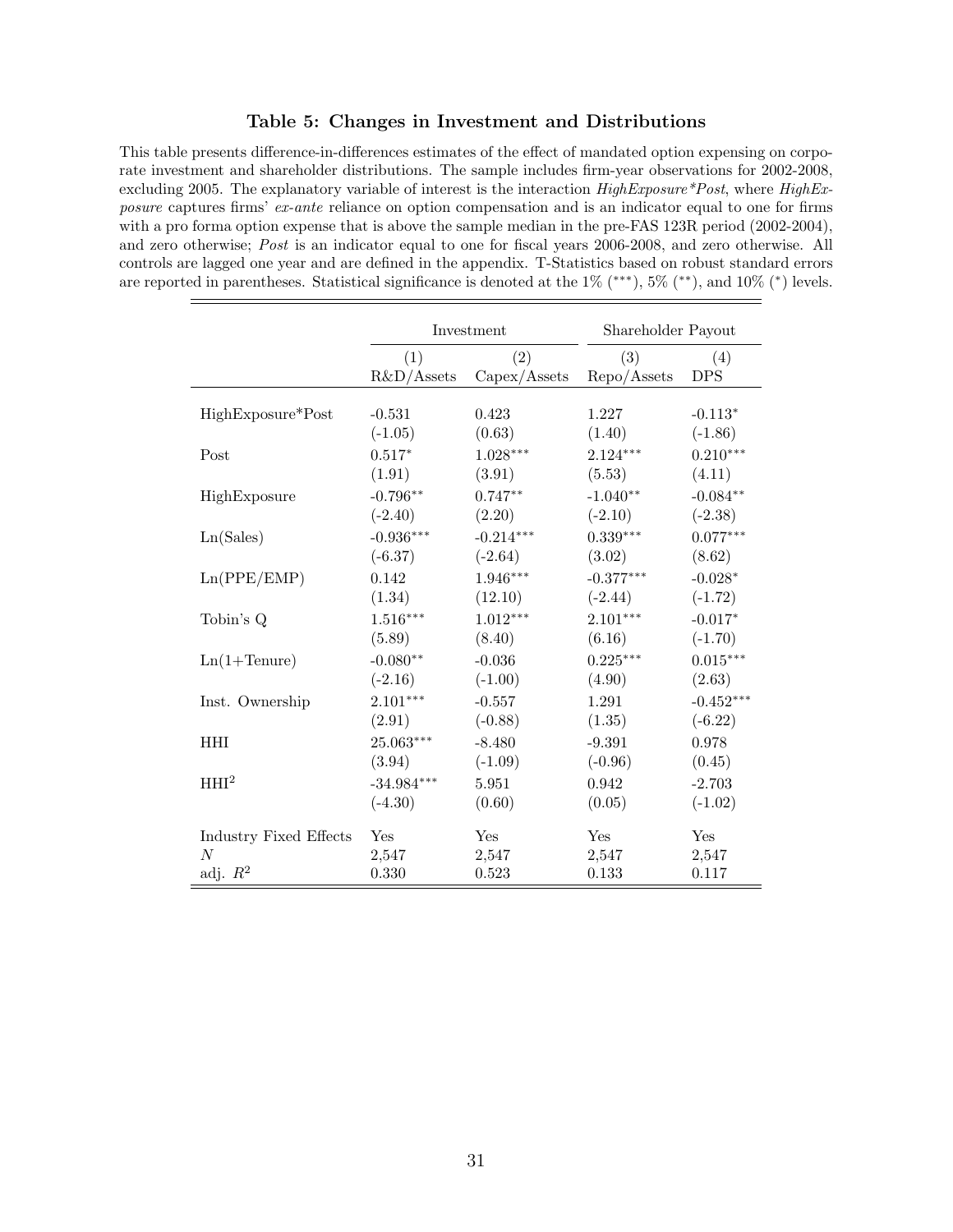#### Table 6: Cross Sectional Changes in Investment

This table presents cross-sectional estimates of the effect of mandated option expensing on corporate investment. The sample includes firm-level observations for firms in the baseline sample. For each observation, all variables represent changes in the average value from pre- (2002-2004) to post-FAS 123R (2006-2008) periods for each firm. All variables are defined in the appendix. T-Statistics based on robust standard errors arereported in parentheses. Statistical significance is denoted at the 1% (∗∗∗), 5% (∗∗), and 10% (∗) levels.

|                               | $\Delta$ R&D/Assets |                       |                       |                       | $\Delta \text{Capex}/\text{Assets}$ |                    |                       |                         |
|-------------------------------|---------------------|-----------------------|-----------------------|-----------------------|-------------------------------------|--------------------|-----------------------|-------------------------|
|                               | (1)                 | (2)                   | (3)                   | (4)                   | (5)                                 | (6)                | (7)                   | (8)                     |
| $\Delta$ Duration             | $0.504**$<br>(2.17) |                       |                       | $0.351*$<br>(1.66)    | 0.118<br>(0.69)                     |                    |                       | 0.102<br>(0.67)         |
| $\Delta$ Ln(1+Delta)          |                     | $-0.075$<br>$(-0.41)$ |                       | $-0.048$<br>$(-0.24)$ |                                     | $0.303*$<br>(1.72) |                       | $0.561**$<br>(2.53)     |
| $\Delta$ Ln(1+Vega)           |                     |                       | $-0.013$<br>$(-0.10)$ | $-0.018$<br>$(-0.13)$ |                                     |                    | $-0.216$<br>$(-1.49)$ | $-0.431**$<br>$(-2.30)$ |
| $\Delta$ Ln(Sales)            | $-0.056$            | $-0.696$              | $-0.745$              | $-0.664$              | 0.465                               | $-0.048$           | 0.279                 | $-0.019$                |
|                               | $(-0.08)$           | $(-0.78)$             | $(-0.82)$             | $(-0.76)$             | (1.19)                              | $(-0.09)$          | (0.58)                | $(-0.04)$               |
| $\Delta \text{Ln}(PPE/EMP)$   | $-0.824$            | $-1.007$              | $-1.017$              | $-1.081$              | $2.598***$                          | $2.352***$         | $2.343***$            | $2.231^{\ast\ast\ast}$  |
|                               | $(-0.84)$           | $(-1.53)$             | $(-1.54)$             | $(-1.63)$             | (6.16)                              | (4.60)             | (4.62)                | (4.26)                  |
| $\Delta$ Tobin's Q            | 0.498               | 0.146                 | 0.115                 | 0.126                 | $0.512**$                           | $0.681***$         | $0.800***$            | $0.568**$               |
|                               | (1.26)              | (0.38)                | (0.31)                | (0.32)                | (2.02)                              | (2.86)             | (3.52)                | (2.33)                  |
| $\Delta$ Ln(1+Tenure)         | $-0.006$            | $-0.054$              | $-0.060$              | $-0.058$              | 0.078                               | 0.070              | 0.105                 | 0.072                   |
|                               | $(-0.08)$           | $(-0.94)$             | $(-1.01)$             | $(-1.02)$             | (1.02)                              | (0.92)             | (1.41)                | (0.96)                  |
| $\Delta$ Inst. Ownership      | 0.370               | $-0.548$              | $-0.513$              | $-0.682$              | $2.952**$                           | 1.828              | 1.731                 | 1.973                   |
|                               | (0.14)              | $(-0.19)$             | $(-0.18)$             | $(-0.23)$             | (2.40)                              | (1.07)             | (1.02)                | (1.14)                  |
| $\Delta HHI$                  | 2.378               | 2.467                 | 2.538                 | 3.923                 | $19.289**$                          | $18.661**$         | $16.345*$             | $16.419*$               |
|                               | (0.62)              | (0.53)                | (0.57)                | (0.86)                | (2.39)                              | (2.09)             | (1.82)                | (1.94)                  |
| $\Delta H H I^2$              | $-0.804$            | 0.426                 | 0.279                 | $-1.889$              | $-28.334*$                          | $-28.107*$         | $-23.560$             | $-23.615$               |
|                               | $(-0.12)$           | (0.08)                | (0.05)                | $(-0.33)$             | $(-1.80)$                           | $(-1.71)$          | $(-1.38)$             | $(-1.53)$               |
| <b>Industry Fixed Effects</b> | Yes                 | Yes                   | Yes                   | Yes                   | Yes                                 | Yes                | Yes                   | Yes                     |
| $\overline{N}$                | 531                 | 419                   | 419                   | 419                   | 531                                 | 419                | 419                   | 419                     |
| adj. $R^2$                    | $-0.064$            | $-0.105$              | $-0.106$              | $-0.103$              | 0.351                               | 0.361              | 0.360                 | 0.370                   |